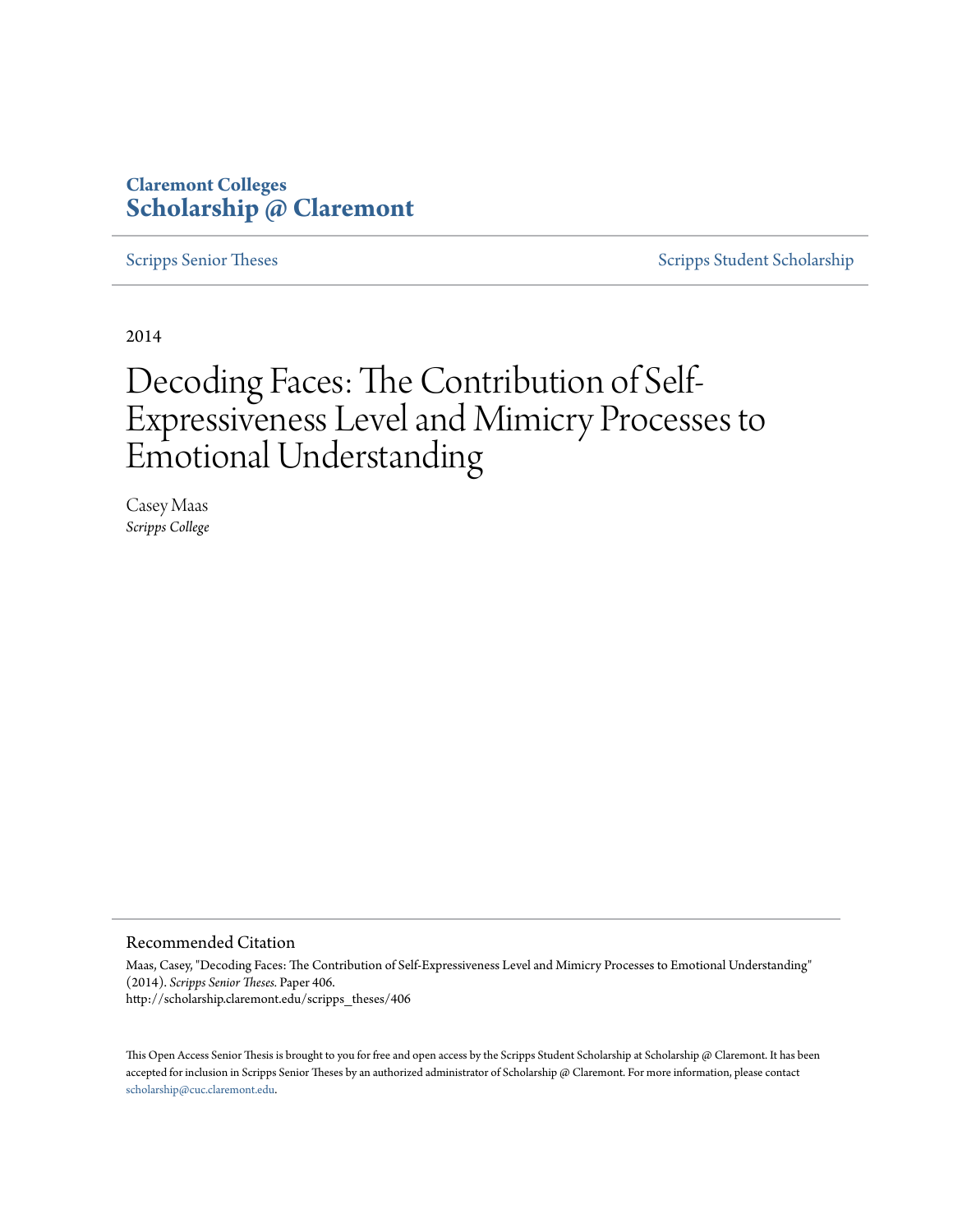# DECODING FACES: THE CONTRIBUTION OF SELF-EXPRESSIVNESS LEVEL AND MIMICRY PROCESSES TO EMOTIONAL UNDERSTANDING

By

# CASEY LEIGH OLIVER MAAS

# SUBMITTED TO SCRIPPS COLLEGE IN PARTIAL FULFILLMENT OF THE DEGREE OF BACHELOR OF ARTS

PROFESSOR HARTLEY PROFESSOR LEMASTER

APRIL 25, 2014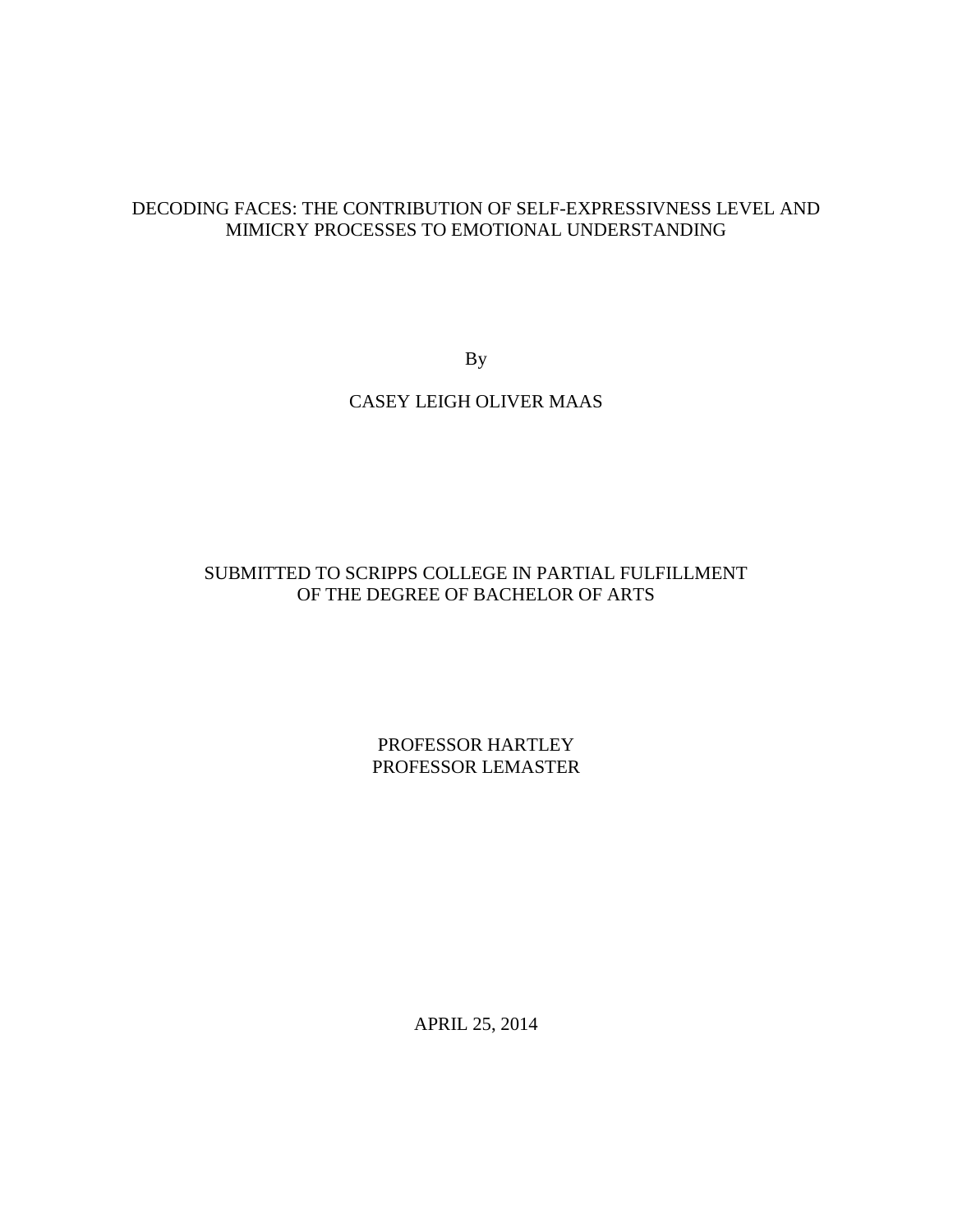# **Acknowledgments**

Thank you to Professor Judith LeMaster for her editing and kind words of encouragement, Professor Jennifer Ma for her thorough review of the earliest drafts of this project, and most especially, Professor Alan Hartley for his prompt and comprehensive editing, and above all for his patience.

Thank you also to my parents, for providing both the opportunity to have a wonderful Scripps education and for their encouragement in this final project, and to my sister, Paige, for her enthusiasm and expertise in statistics when I was lacking both.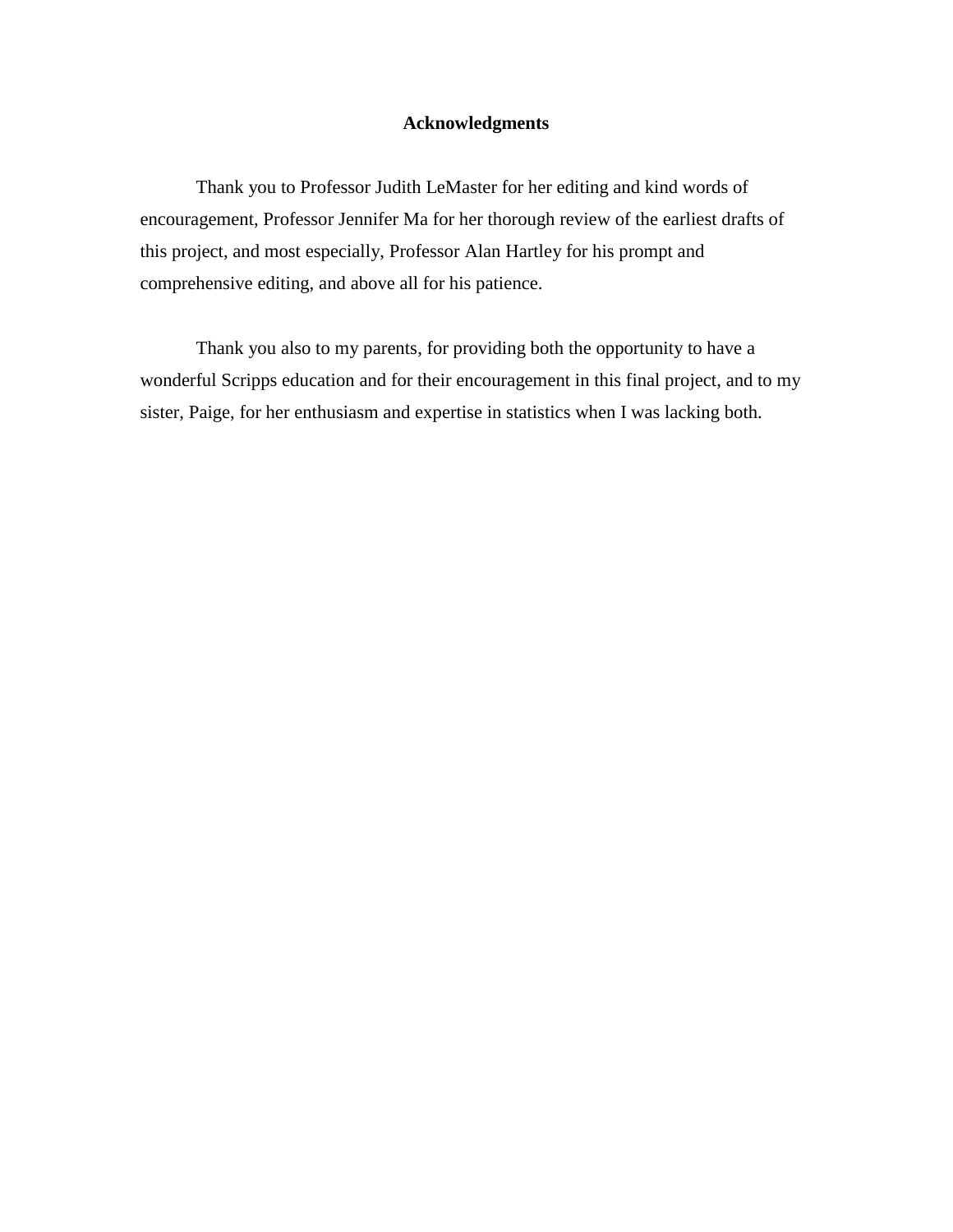# Running head: SELF-EXPRESSIVENESS AND EMOTIONAL UNDERSTANDING 1

Decoding Faces: The Contribution of Self-Expressiveness Level and

Mimicry Processes to Emotional Understanding

Casey Leigh Oliver Maas

Scripps College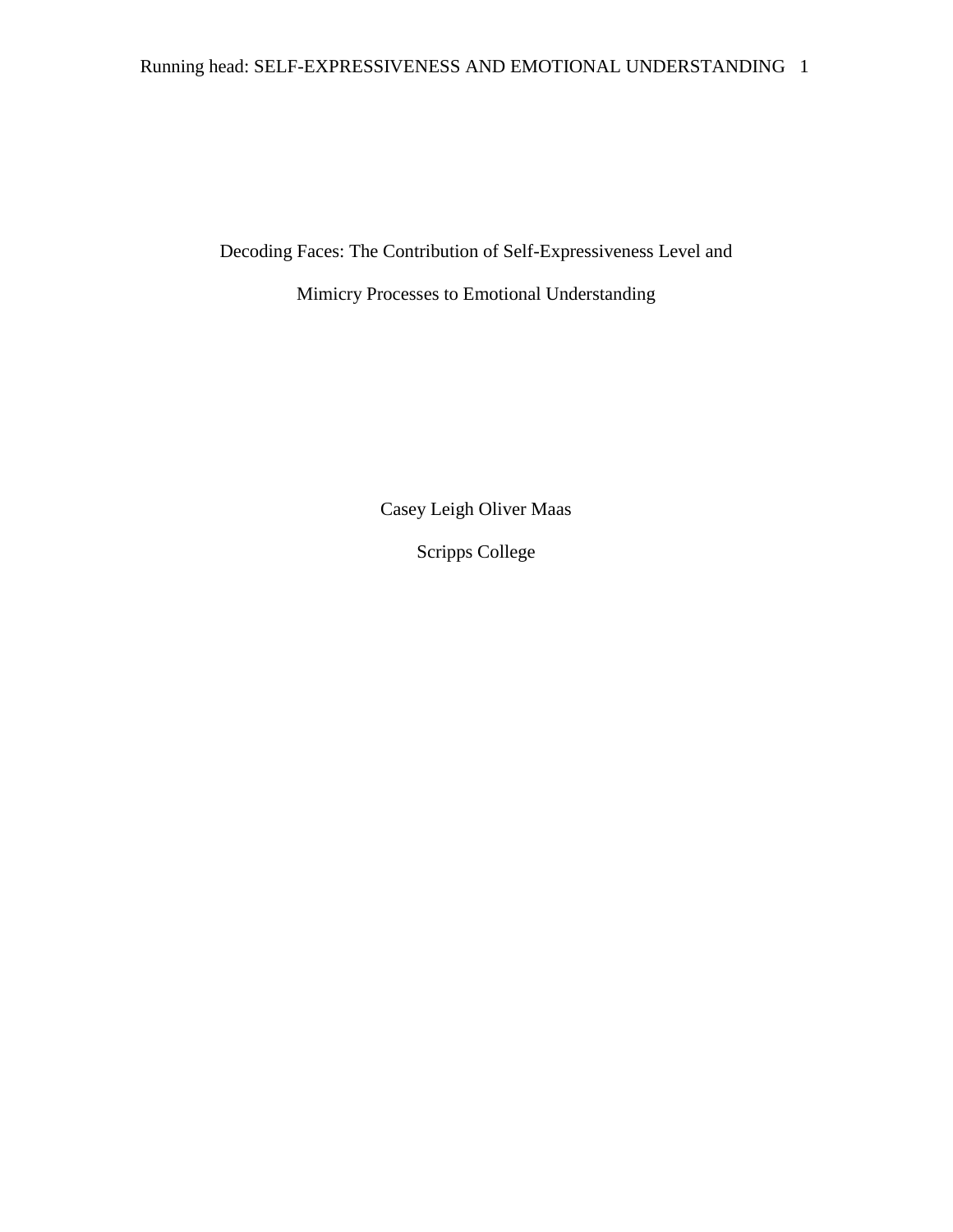#### Abstract

Facial expressions provide valuable information in making judgments about internal emotional states. Evaluation of facial expressions can occur through mimicry processes via the mirror neuron system (MNS) pathway, where a decoder mimics a target's facial expression and proprioceptive perception prompts emotion recognition. Female participants rated emotional facial expressions when mimicry was inhibited by immobilization of facial muscles and when mimicry was uncontrolled, and were evaluated for self-expressiveness level. A mixed ANOVA was conducted to determine how self-expressiveness level and manipulation of facial muscles impacted recognition accuracy for facial expressions. Main effects of self-expressiveness level and facial muscle manipulation were not found to be significant  $(p > .05)$ , nor did these variables appear to interact ( $p > .05$ ). The results of this study suggest that an individual's selfexpressiveness level and use of mimicry processes may not play a central role in emotion recognition.

*Keywords:* self-expressiveness, mimicry, facial expression, emotion recognition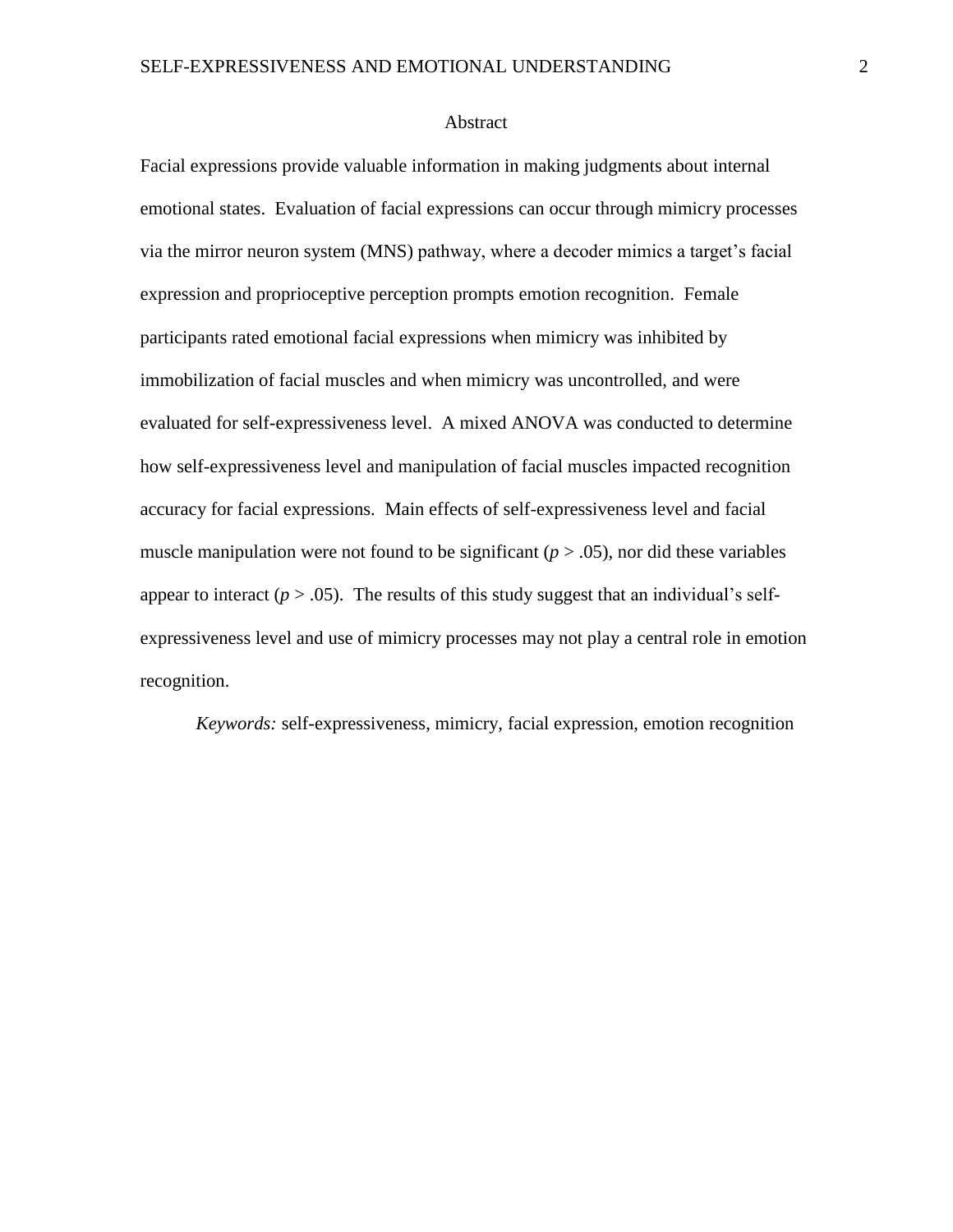# Decoding Faces: The Contribution of Self-Expressiveness Level and

# Mimicry Processes to Emotional Understanding

Whether it is with close friends and family, acquaintances, or strangers in the street, accurate recognition of emotion in others is crucial for both initiating and preserving relationships, as well as providing a foundation for social interactions in daily life (Keltner & Kring, 1998). While sources such as body language, tonality and content of speech, and movement patterns can all provide valuable information about a person's emotional state, facial expressions stand as a rich source of information to be utilized in making judgments about emotional states (Ekman, Friesen, & Ancoli, 1980; Elfenbein  $\&$ Ambady, 2002). Components of assessing facial expressions include detection of type of facial expression as well as level of intensity of that facial expression.

A variety of factors have been implicated in an individual's ability to accurately determine emotional facial expression type. Notably, an individual's self-expressiveness level has been shown to be related to their ability to make accurate interpretations (Halberstadt, Dennis, & Hess, 2011). Gender of the decoder and the emotional intensity of the target facial expression have also been shown to influence an individual's ability to accurately recognize emotional facial expressions (Hoffmann, et al. 2010). The attempt by an interpreter to control their own emotional expression while identifying the emotions of others has also been shown to affect the speed at which accurate identification of facial expression occurs (Schneider, Hempel, & Lynch, 2013). Research has shown that interpreters utilize mimicry behavior in their observation of others (Condon & Ogston, 1967; Kendon, 1970), and that inability to mimic presented facial expressions impairs an individual's ability to accurately detect those expressions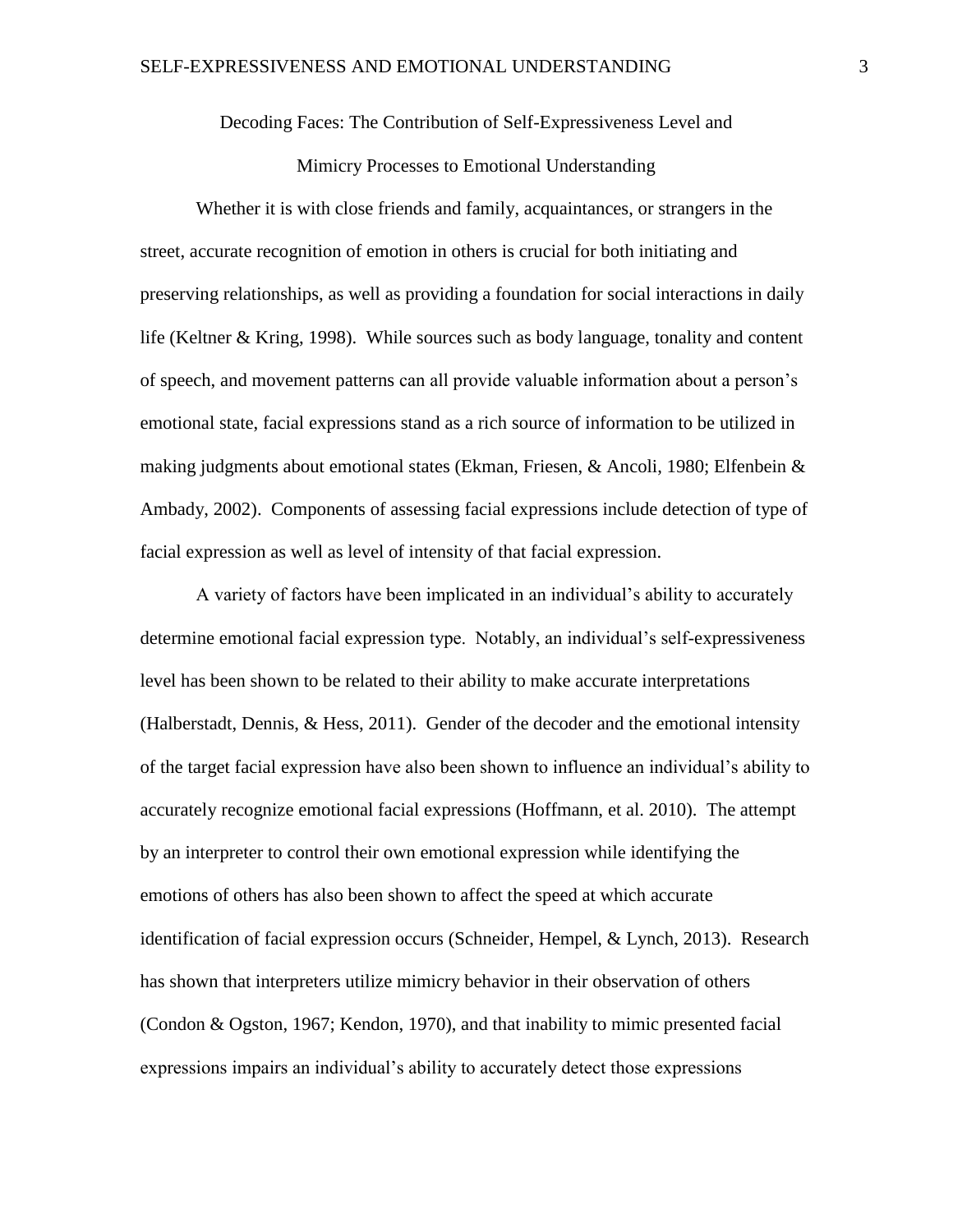(Oberman, Winkielman, & Ramachandran, 2007). This paper focuses on how some of these qualities of the interpreter affect their ability to accurately recognize emotional facial expressions in others. Specifically, the role of self-expressiveness level and the ability to mimic emotional facial expressions of others is investigated here.

*Self-expressiveness.* Self-expressiveness level is the extent to which an individual gives external indication of their internal emotional state. Self-expressiveness functions in communication, and has been shown to play a role in accurate interpretation of other's emotional facial expressions at varying intensity levels (Halberstadt, Dennis, & Hess, 2011). It is important to recognize that expression of emotions is consciously and unconsciously governed in large part by social rules (Planalp & Fitness, 1999). Depending on the nature of the relationship with the other person, expression management techniques are utilized as needed to abide by implicit social norms and to maintain harmony in relationships (Hayes & Metts, 2013). More specifically, Hayes and Metts (2013) found that expression of positive emotions are more likely to be falsified due to social contextual forces, while negative emotions are more likely to be repressed.

The importance an individual places on perceived social rules is likely to impact their level of self-expression on a daily basis. Halberstadt, Dennis, & Hess (2011) found that expression accuracy ratings showed a 40 percent improvement with each standard deviation increase in self-expressiveness score; participants in this experiment were not given instructions to imitate expressions, nor was their ability to mimic the presented facial expressions inhibited in any way. Rather, natural expressive level was exhibited here, suggesting that qualities associated with a higher level of self-expressiveness may be instrumental in accurate emotional recognition.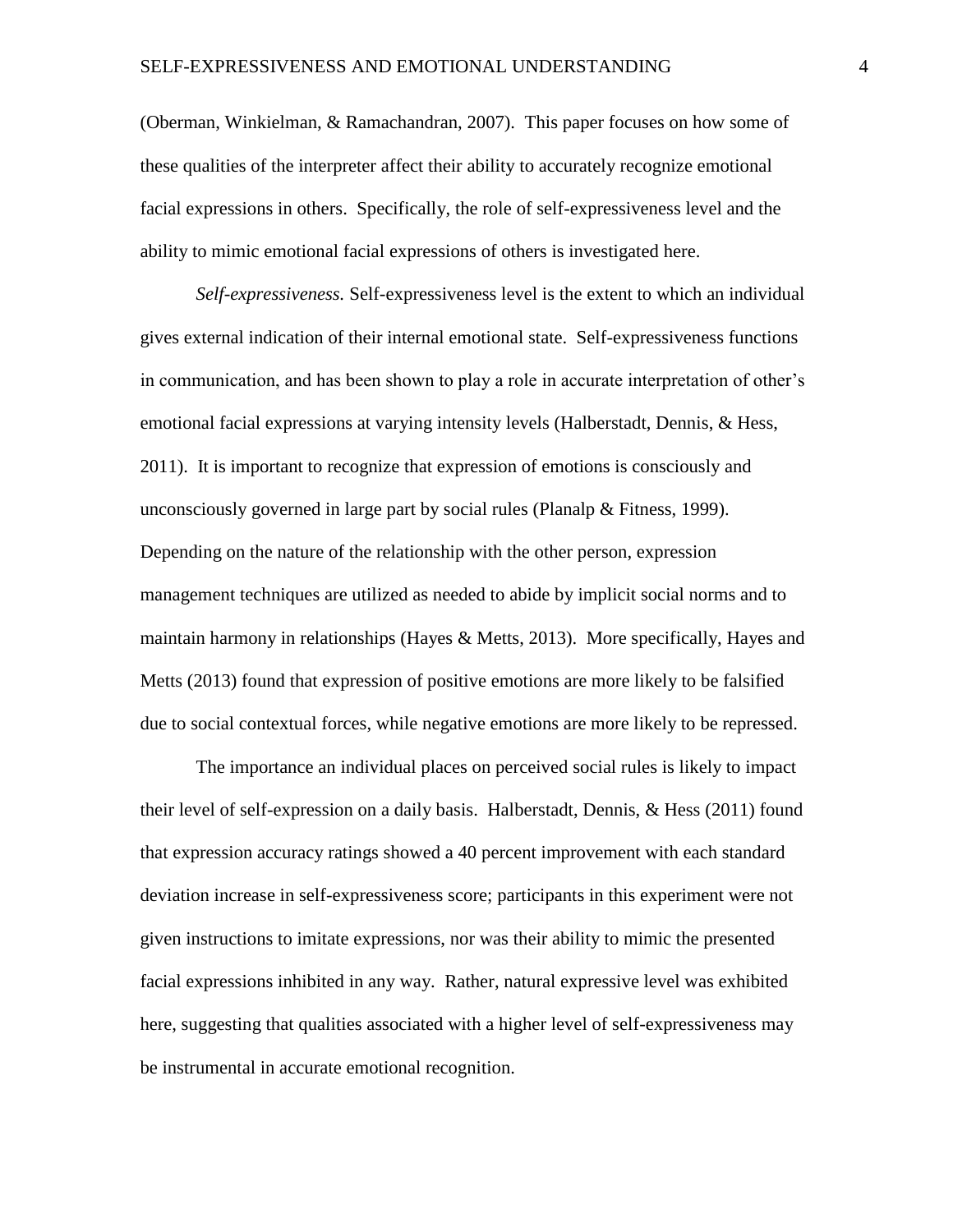*Gender.* Gender differences have also been observed with regard to overall level of self-expressiveness. While the idea that women are more self-expressive than men is ubiquitous throughout popular culture, it is one cliché which is generally corroborated by scientific studies (Briton & Hall, 1995; Hess, et al. 2000; Kring & Gordon, 1998; LaFrance, Hecht, & Paluck, 2003). It is notable that women are particularly better at accurately identifying facial emotion in less intense, or more ambiguous, displays of emotion (Hall & Matsumoto, 2004). Further, women have also proved to be quicker than men at correctly recognizing emotion in faces progressing from low intensity to high intensity (Montagne, Kessels, Frigerio, De Haan, & Perrett, 2005). The suggestion that women are better at identifying emotionality at low intensity is especially significant considering that typical facial expressions in everyday life are far more likely to be of a more ambiguous variety, or expressed at lower intensities (Motley  $&$  Camden, 1988). A meta-analysis conducted on ability to accurately identify facial expressions reported that in the majority of these studies, women outperformed men (Hall, 1978), suggesting either that women's high self-expressiveness level may be advantageous in determining emotional facial expressions in others or that there is some gender difference in the way emotional understanding occurs.

While many studies find gender differences in accuracy and speed of emotion recognition, not all studies report these results (Grimshaw, Bulman-Fleming, & Ngo, 2004; Rahman, Wilson, & Abrahams, 2004). Further investigation reveals that studies which find no gender difference in emotional recognition accuracy typically use stereotypical, or exaggerated, facial expression stimuli (Rahman et al., 2004). To examine this gendered effect, or lack thereof, a follow up study was conducted to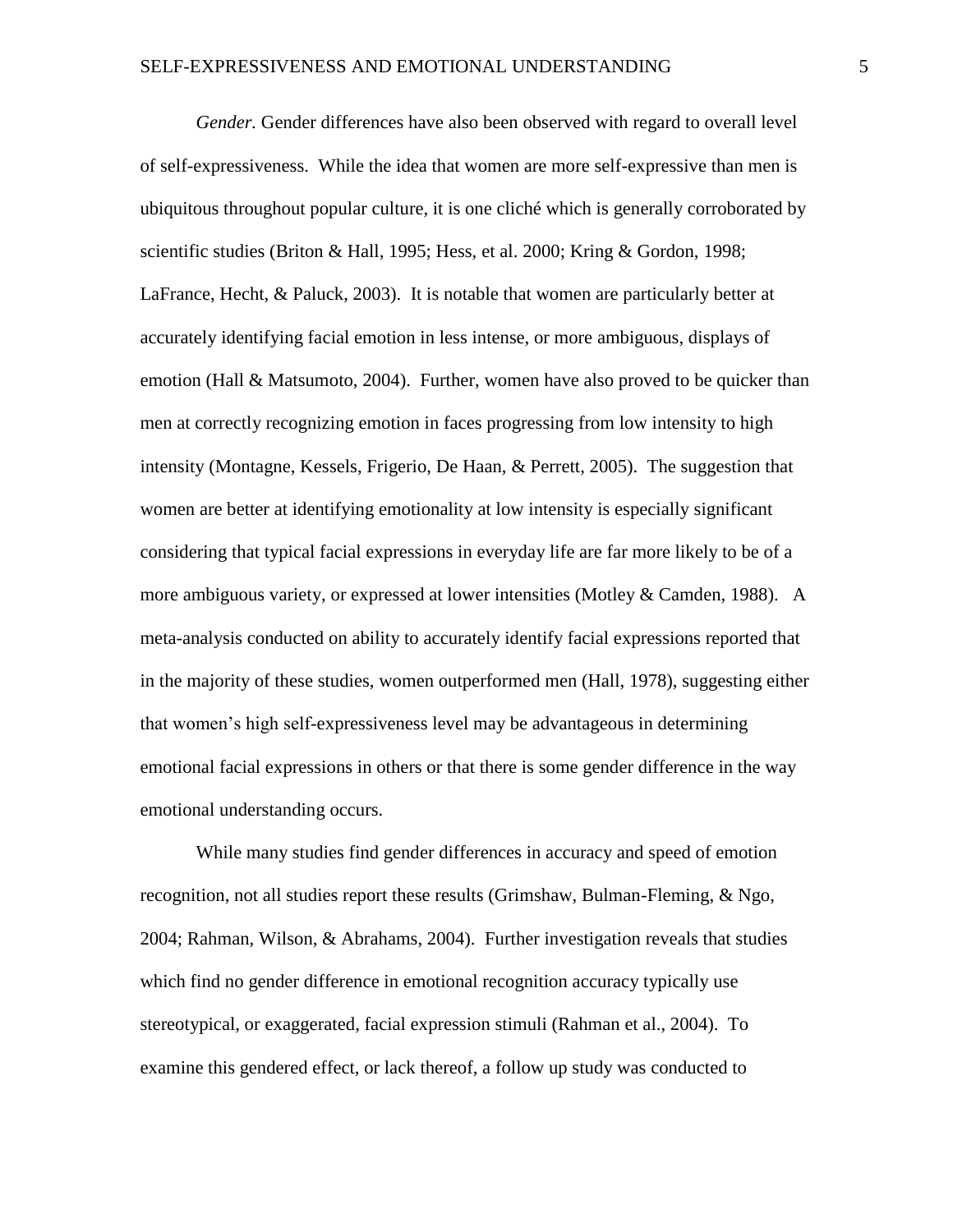specifically address this phenomenon associated with stereotypical stimuli (Hoffmann, Kessler, Eppel, Rukavina, and Traue, 2010). In Experiment 1, Hoffman et al. (2010) presented stereotypical facial stimuli at high intensity (100% emotional) and low intensity (50% emotional, mixed with neutral facial expression) to male and female participants, and measured for emotion recognition accuracy. As predicted, female participants significantly outperformed male participants for low-intensity stimuli, but not for high-intensity stimuli. In Experiment 2, facial expression stimuli were further mixed with neutral faces so that intensity ranged from 40% emotionality to 100% emotionality, in 10% steps, as a means to draw out a threshold for when these gender differences appear. No gender differences were observed for the high-intensity category (80-100% emotionality), however female participants outperformed male participants in both the mid-intensity (60-70% emotionality) and low-intensity (40-50%) categories (Hoffmann, et al. 2010). Interestingly, male participants showed significant improvement from lowto mid- to high-intensity categories, while women only showed significant increase in accuracy between the low-intensity and mid-intensity categories. These results suggest that the threshold of intensity for accurate emotion recognition is lower for women than it is for men, as well as show that once this threshold is reached, enhancing the clarity of the expression does not result in a subsequent increase in accuracy for either gender.

Level of self-expressiveness impacts an individual's ability to make accurate judgments about a target's emotional facial expression. While level of selfexpressiveness appears to differ between the genders, these corresponding differences in accuracy seem to also relate to the emotional intensity at which the facial stimuli are presented. Though these differences are apparent, the mechanism by which these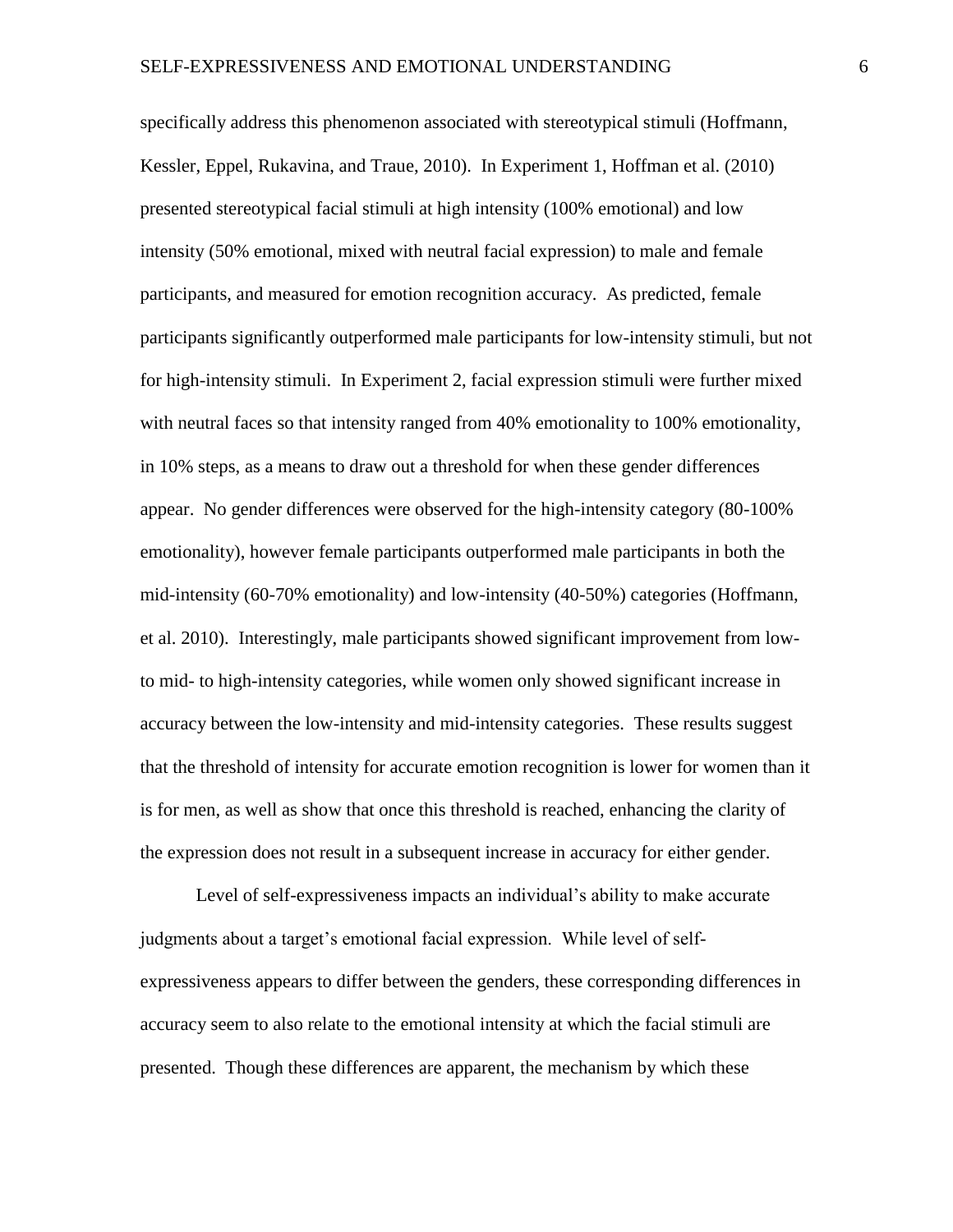judgments are made is less clear. High self-expressiveness inherently implies increased use of facial muscles in comparison to low self-expressiveness; therefore an observer's mimicry of a target's facial expression is a likely candidate by which judgments are made due to the high amount of facial expressivity it requires.

*Mimicry.* Mimicry is one method individuals use to discern the quality of another person's emotional state. Mimicry is defined as physical imitation of any quality a target individual expresses. Displays of mimicry include imitation of another's posture and movements (Chartrand & Bargh, 1999), speech tonality and pronunciation (Neumann  $\&$ Strack, 2000), and breathing patterns (McFarland, 2001), in addition to facial expression (Dimberg, 1982). The many applications of mimicry reflect the varied methods an individual can use to gather information on the emotions of another based on their body language, tonality, and facial expressions. The evidence that behaviors similar to the target increase recognition of a perceived action while contradictory behaviors inhibit such recognition, supports the efficacy of mimicry as a means to assist in the correct identification of facial expressions (Reed & Farah, 1995; Tucker & Ellis, 1998). Illustrating this point about contextual compatibility between an actor and a target, Tucker and Ellis (1998) presented 'graspable' objects at either a left or right turning orientation (compatible with left or right hand turning action, respectively) and upright or inverted orientation, then measured the speed at which a particular hand (left or right) was used to make a push-button response indicating whether the object in question was upright or inverted. They found that response times were decreased when the left-right orientation was compatible with the response hand (e.g., right turning, right hand response), and that when the horizontal orientation was also compatible with the response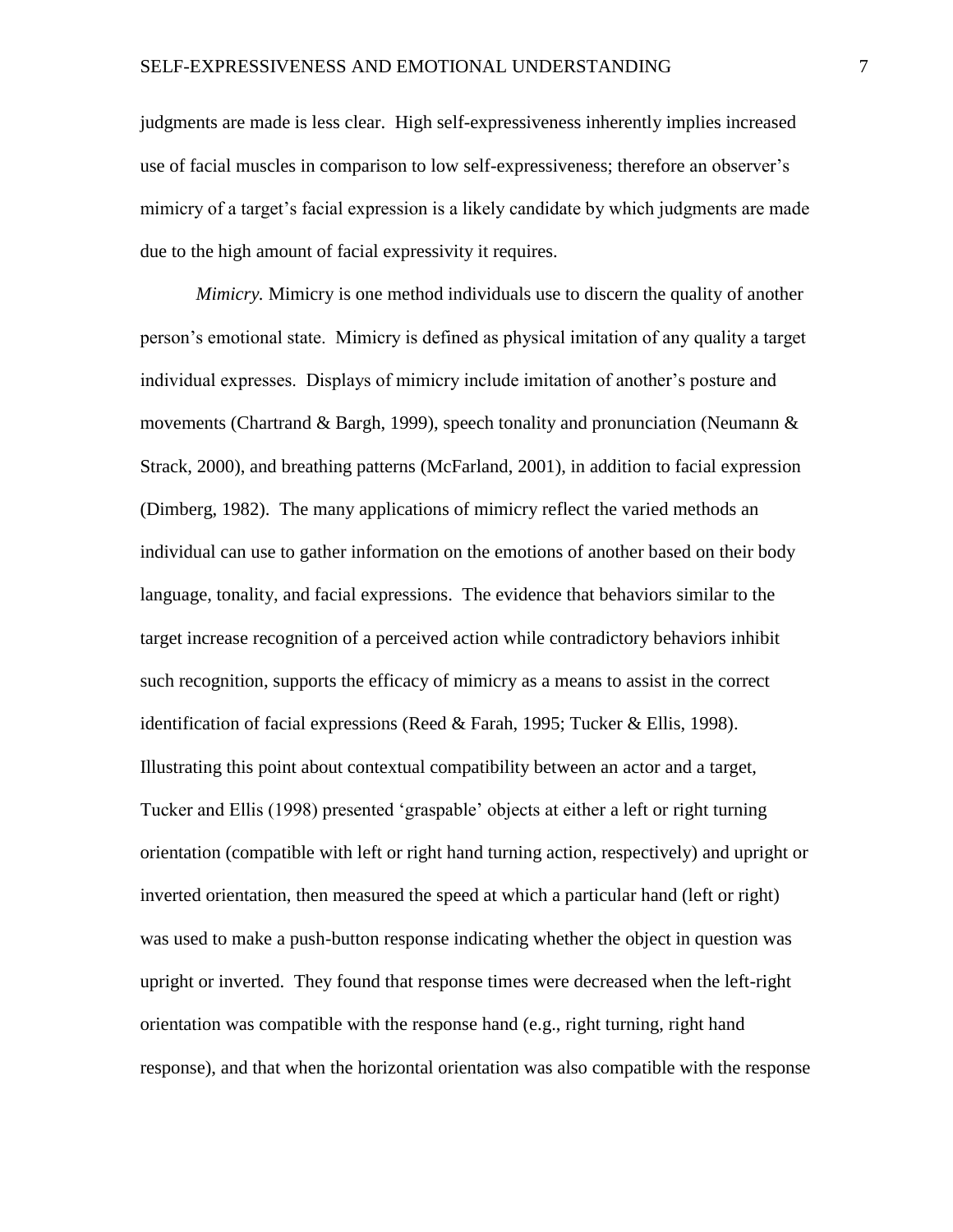hand, response times and error rates were similarly decreased. These results illustrate that compatibility between an object and an action facilitates accuracy of response; similarly, facilitation of expression recognition may occur when compatibility between a target's facial expression and the decoder's facial expression, established through the decoder's mimicry, is present.

There are two main theories regarding the mechanism underlying the process of mimicry-based understanding. On one hand, mimicry is interpreted by some as an echo of emotional contagion (Laird, et al. 1994). Emotional contagion ascribes an observer's facial expression imitation to their experience of that particular emotion as prompted by detecting the emotion in another person. In this case, mimicry behavior is seen as a consequence of previous emotional understanding, rather than a mechanism by which that understanding occurs. Other research suggests the opposite—that understanding of a witnessed facial expression is derived from the process of mimicking (Niedenthal, Brauer, Halberstadt, & Innes-Ker, 2001). From an embodiment theory perspective, the purpose of facial mimicry is to assist in the reenactment of another's mental state, in order to gain an understanding of that state (Niedenthal, 2007). This model relates to simulation theory models of empathy which suggest that an individual actively experiences the emotional state in question prior to recognizing that state in another (Goldman & Sripada, 2005). In one experiment, participants with happy expressions were able to more quickly identify facial expressions changing from happy to sad than were participants with sad expressions, and vice versa (Niedenthal, et al. 2001). By contrast the inability to utilize facial muscles that would be involved in mimicry resulted in the slower detection of facial expression changes in comparison to a condition where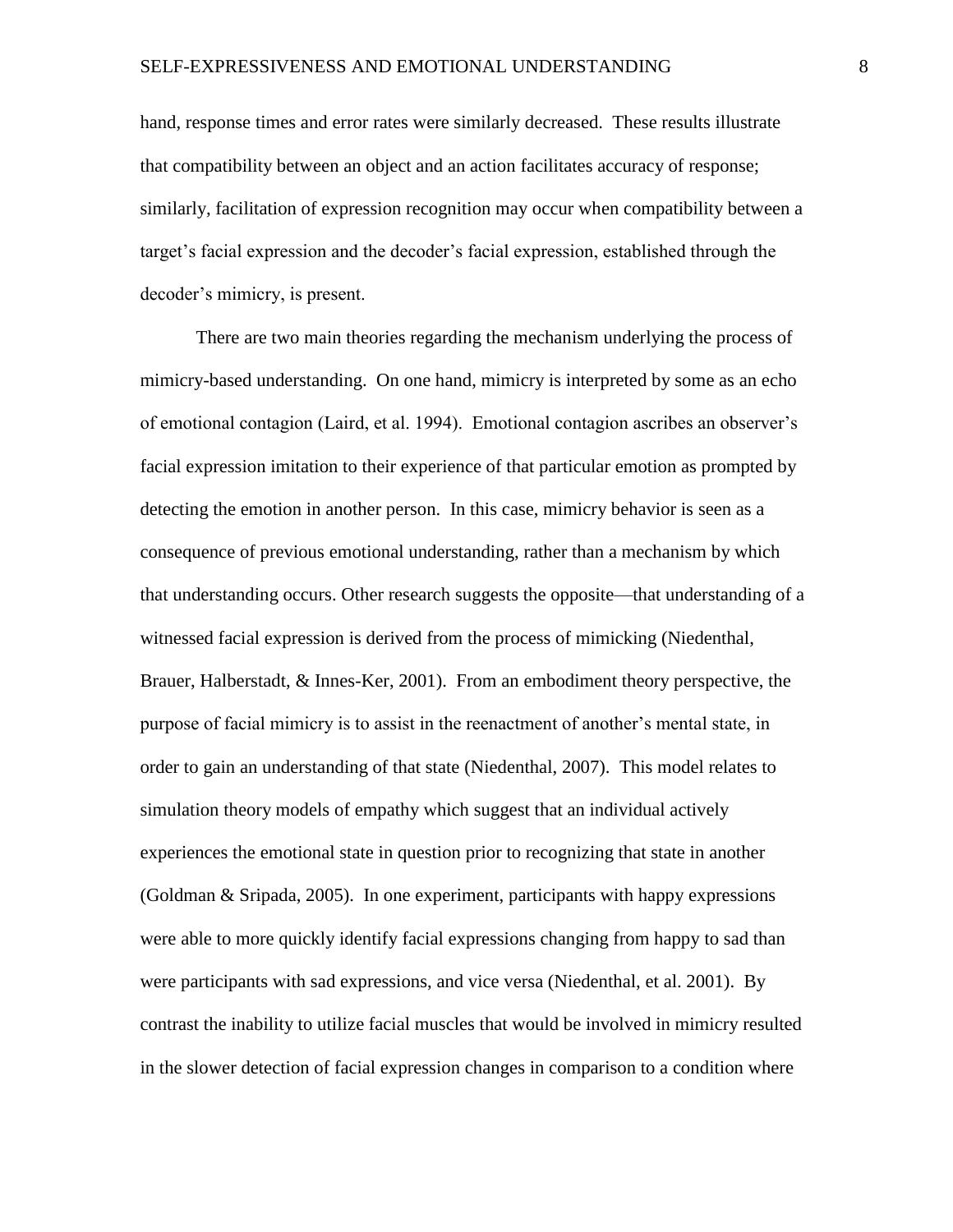mimicry was not impeded (Neidenthal, et al. 2001). The previous study reported greater expression identification accuracy for happy faces compared to fearful or sad facial stimuli, leaving open the question of whether recognition of some types of expression are more dependent on mimicry than others. From the same study it is also unclear which muscles are actively engaged or inhibited in the reported mimicry, as the inhibition condition carried out by participants holding a pen horizontally in their mouth was not able to focus on particular muscles involved, but facial muscles in general.

In addressing deficits in the study by Niedenthal et al. (2001), Oberman et al. (2007) correlated specific muscle immobilization with deficits in recognition of specific, muscularly associated expressions. The follow up study by Oberman et al. (2007) attempted to address the previously indicated weakness by first identifying the particular muscles which engage when facial mimicry of particular expressions occur, such that facial muscles used to create a smiling face were isolated, muscles used to create an angry face were isolated, and so on. They then showed that the experimental manipulations of observer facial muscles used in their Experiment 2 engaged, and in doing so inhibited, those specific facial muscles that are used in imitation of a particular emotional expression. For instance, the manipulation "bite" in Experiment 2 entails the participant biting on a pen placed horizontally in their mouth, without letting their lips touch it, as a means to engage the facial muscles which are active in mimicking smiling faces. Compared to all other manipulations in this experiment, accuracy for happy expression recognition was significantly impaired in the bite condition (Oberman, Winkielman, & Ramachandran, 2007). A study by Ponari, Conson, D'Amico, Grossi, and Trojano (2012) corroborated these results with their similar finding that interference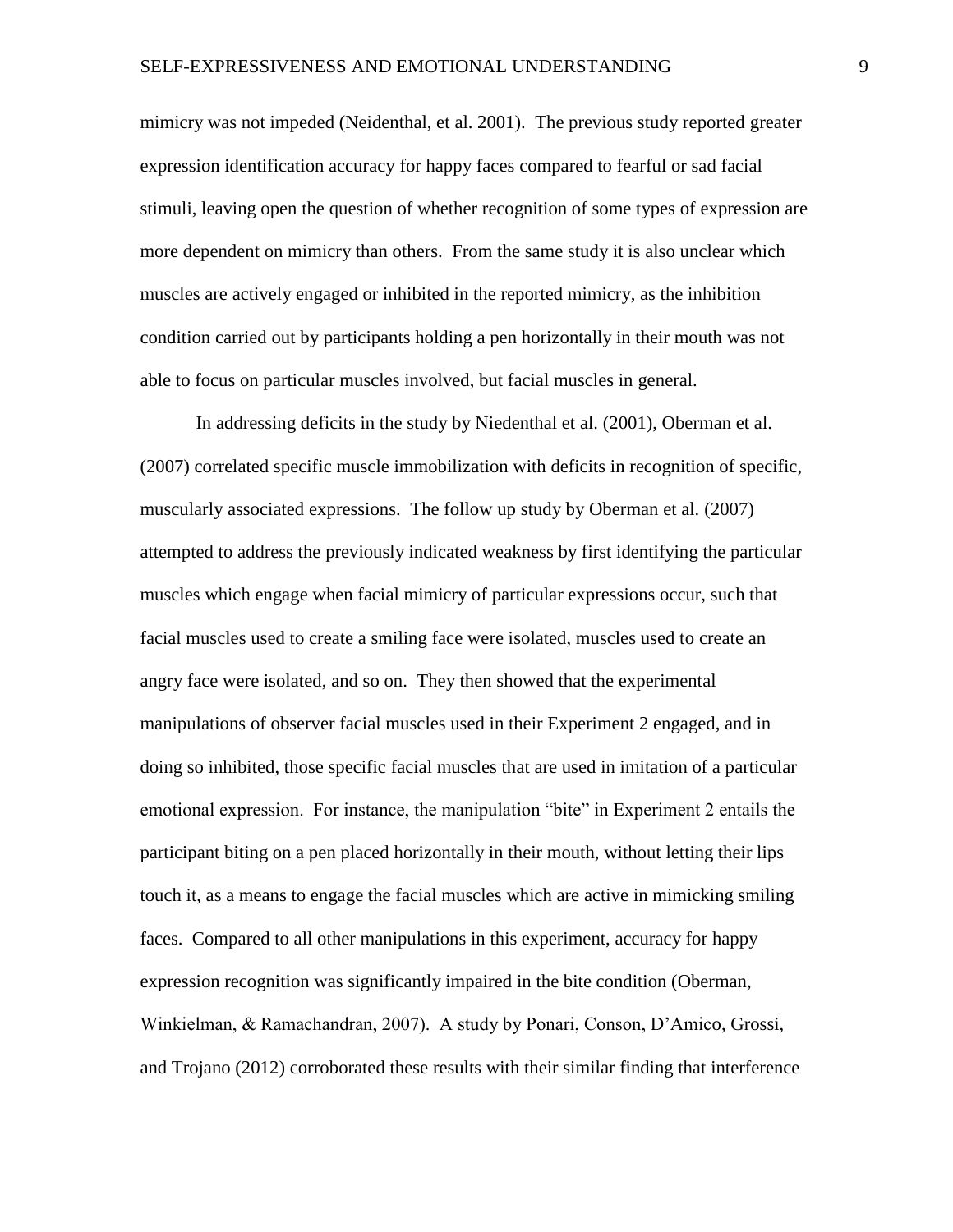in an interpreter's muscle activation (i.e. inhibition of mimicry) for a specific emotion was also found to lower accuracy for the recognition of that same facial expression in another person.

*Mirror neuron system and mimicry.* On a functional level, a neural basis for this interference effect may lie in the relatively recent discovery of mirror neurons in the brain. Researchers working with macaque monkeys found that both carrying out an action and observation of a similar action carried out by the researcher activated the same area of neurons in the brain, specifically in the F5 region of the premotor cortex (Di Pellegrino, Fadiga, Fogassi, Gallese, & Rizzolatti, 1992). While a base function of the premotor cortex is appropriate action selection, it appears that understanding of social group culture via understanding actions executed within the social setting is relevant to action selection as carried out by this brain region (Di Pellegrino, et al. 1992). The term *mirror neuron system* (MNS) was chosen to represent this phenomenon based on the assumption that activation of these neurons in the premotor cortex due only to observation of actions by another, revealed a type of simulation process of understanding. Further research has concluded that MNS activation primarily occurs in response to performed activity, rather than to static states (Gallese, Fadiga, Fogassi, & Rizzolatti, 1996). Mimicry is a process of active facial muscle engagement, and can be argued to be the means of activating the MNS as described by Gallese et al. (1996). In light of this research, mimicry remains a likely possibility to be the mechanism by which MNS contribute to understanding in others.

Though much of preliminary research on MNS has been done with primates, mimicry of facial expression by human participants has also been shown to activate a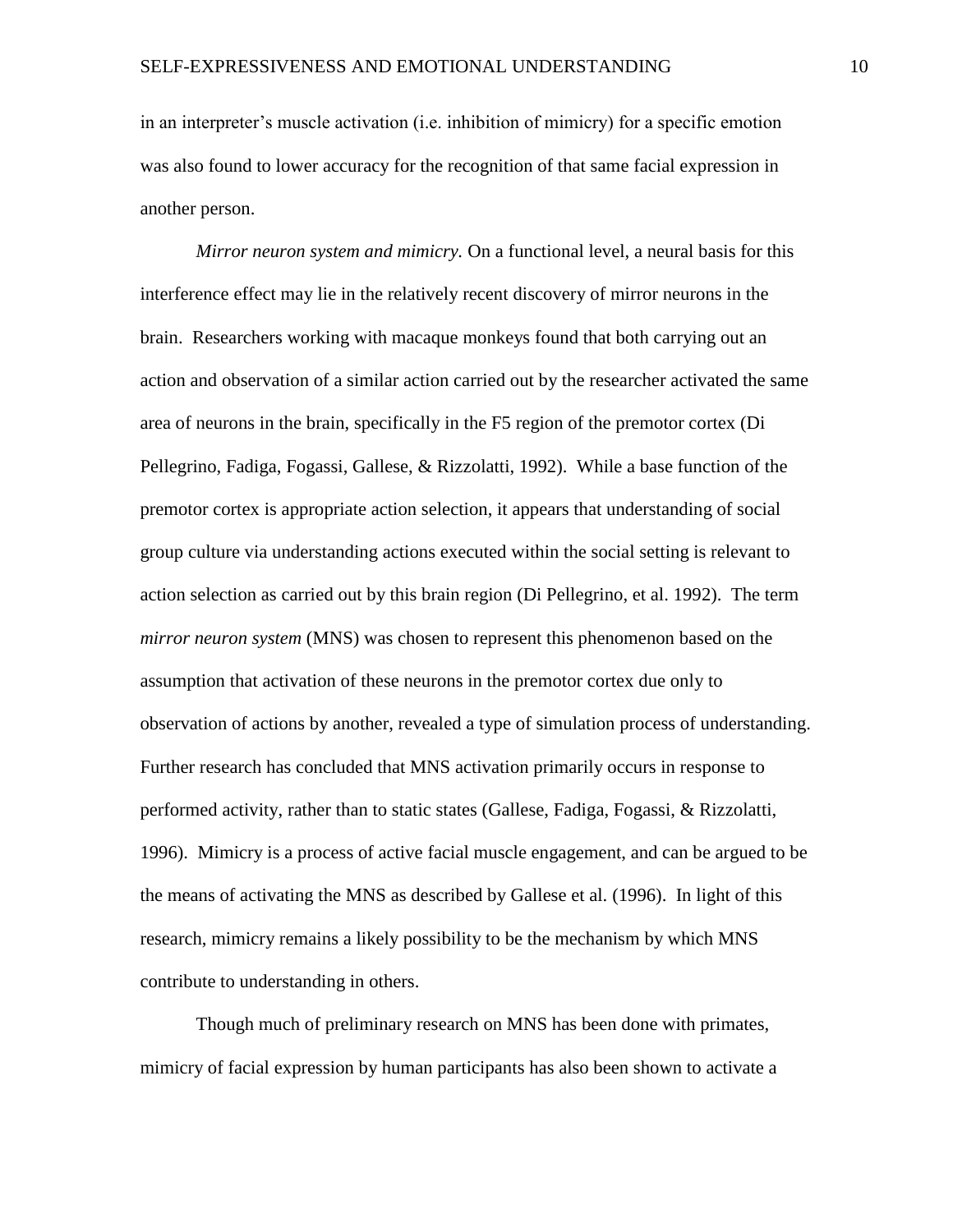similar system in the premotor cortex in a similar fashion (Carr, Iacoboni, Dubeau, Mazziotta, & Lenzi, 2003; Iacoboni & Dapretto, 2006). Other research has increased understanding of MNS in humans as organized based on muscle engagement in the action in question, rather than along somatotopic maps (Goldenberg  $&$  Karnath, 2006). The presence of MNS as related to mimicry processes suggests a relationship of this system with recognition of facial expressions in others. It is theorized that activation of MNS regions provides a representation of emotional content, assisting the interpreter to simulate and recognize that emotion (Carr, et al. 2003). This concept is corroborated by studies where deliberate imitation of facial expressions results in activation of MNS areas (van der Gaag, Minderaa, & Keysers, 2007), and is further supported by investigations into unconscious facial mimicry, where transcranial magnetic stimulation (TMS) evidence correlates higher facial expression accuracy with increased activation of the motor cortex region (Enticott, Johnston, Herring, Hoy, & Fitzgerald, 2008). As there was no evidence of significant MNS activation in general face processing or pattern recognition, the latter study broadly establishes a link between emotional cognition in a social context and activation of MNS in the premotor cortex. This link provides further evidence of MNS activation as a mechanism by which emotional understanding may occur.

The most comprehensive study of MNS brain regions and concurrent emotional processing to date corroborates the active role of MNS in evaluation of emotional facial expressions, finding that unconscious mimicry reactions to emotional facial expressions correlate with specific areas of the MNS (Likowski, et al. 2012). In this study, fMRI data was used in conjunction with electromyography (EMG) measurements which not only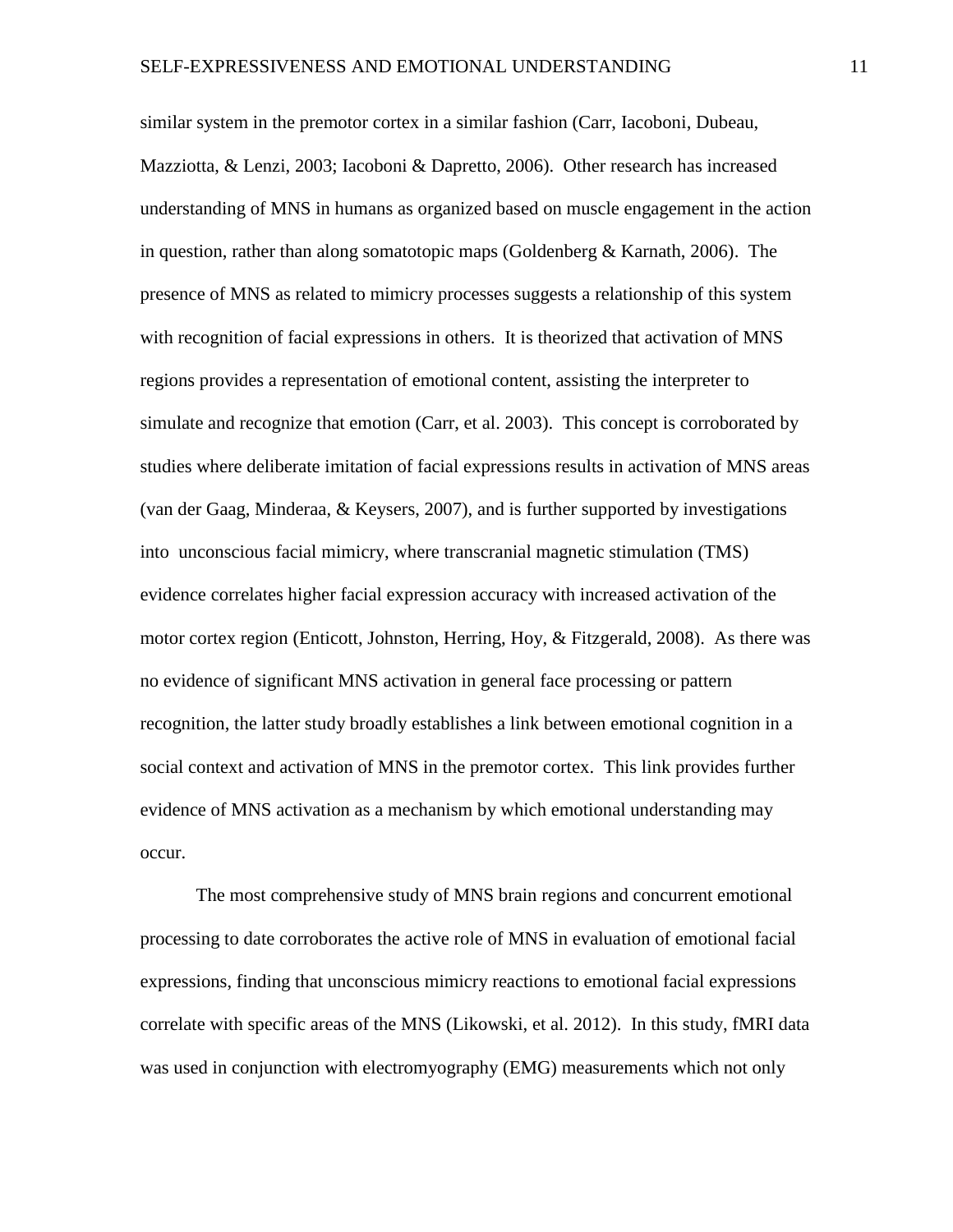correlated the extent of facial muscle activation with specific brain regions in the MNS, as was previously established by van der Gaag and colleagues (2007), but also revealed concurrent activation in brain regions traditionally concerned with emotional processing. These results support the currently theorized role of MNS in emotional understanding, as the conjunction of action selection and emotionality pathways contributed to simulation theories of emotional understanding. Despite a strong body of evidence for the role of mimicry and MNS in emotional processing, not all research supports this view. Interestingly, a study utilizing participants with Moebius syndrome, a congenital condition characterized by extensive facial paralysis from birth, found no difference in ability to accurately recognize emotional facial expressions in comparison to healthy adults (Bogart & Matsumoto, 2010). However, as recognized by the authors, further investigation on a behavioral and neurological level should be conducted on possible compensatory methods that may have developed over time as a means to optimize functioning in daily social contexts.

Disorders characterized by impaired social interaction, such as autism spectrum disorders (ASD), also show evidence which reflect the necessary role of MNS in emotional processing. Dapretto, et al. (2006) found no difference in ability to imitate or observe emotional expression between normally developing children and high functioning autistic children, although importantly, there was no significant evidence of MNS activation in the autistic children. In the same study, the authors noted that severity of autistic symptoms was negatively correlated with engagement of MNS areas. Other studies have found decreased spontaneous mimicry in participants with more severe autism, identified by high AQ scores, (McIntosh, Reichmann-Decker, Winkielman, &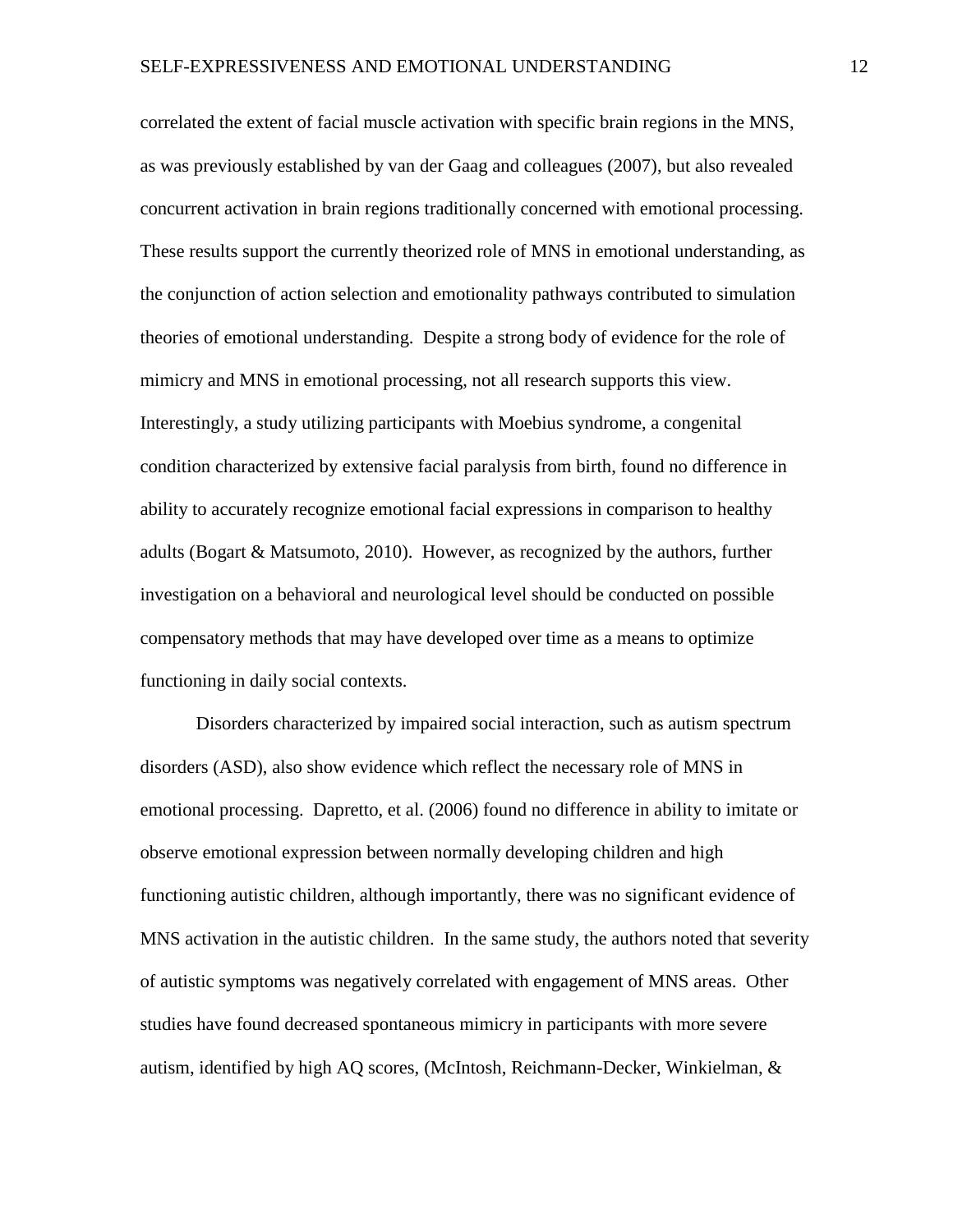Wilbarger, 2006) some specifically with women participants (Hermans, van Wingen, Bos, Putman, & van Honk, 2009). In light of the social difficulties associated with autism, evidence of lower spontaneous mimicry in more severely autistic patients further emphasizes the role of this process in emotion processing. Similarly, the lack of MNS activation in autistic children, even when successful expression imitation takes place, underscores the importance of the MNS as a link between mimicry procedures and emotion recognition as it appears successful mimicry unaccompanied by MNS activation is not sufficient for emotion recognition in others.

*Mimicry, self-expressiveness, and gender.* Mimicry appears to interact with selfexpressiveness level, and self-expressiveness as related to gender. Notably, Halberstadt, Dennis, & Hess' (2011) found that high self-expressive individuals have an advantage over low-expressive individuals for accurate recognition of emotional facial expressions in others. Individuals with high self-expressiveness may rely more on muscle engagement in their experience of emotion, therefore the information about another's facial expressions that is gained from mimicry processes may be emphasized. As discussed previously however, gender differences have been associated with level of selfexpressiveness such that women are generally found to be more self-expressive than men.

A study examining inhibition of facial mimicry in men and women found no difference in accuracy of emotion recognition between the genders, but that female response time was slower than men for an inhibition condition (Stel & van Knippenberg, 2008). The inhibition condition in this experiment was induced by instructing participants to avoid facial movements. No difference in accuracy between the genders is consistent with the threshold concept for emotional recognition, as prototypical,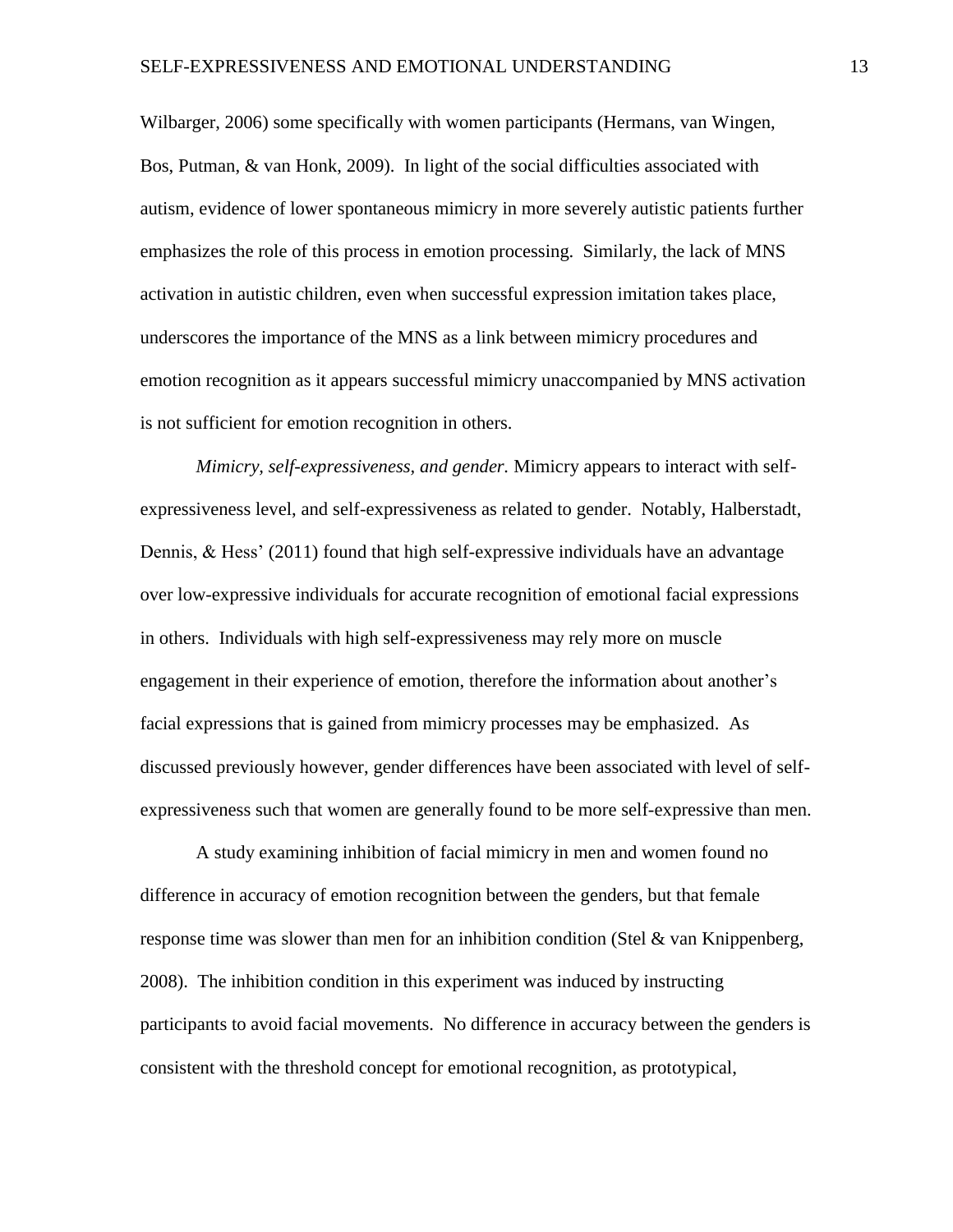exaggerated facial stimuli were used in this experiment. Greater speed deficits (i.e. more difficulty in deciphering emotional facial expressions) of female participants for the inhibition condition suggests that mimicry may play a more significant role in woman's emotional processing compared to males, for whom recognition speed was not as impacted, possibly due to overall higher self-expressiveness in women (Stel & van Knippenberg, 2008). Studies involving speed of emotional recognition lend additional weight to the idea that the differential in self-expressiveness level between the genders may contribute to corresponding differences in accuracy. Emotion perception can occur through two pathways: long, identifying equivalent sensory input with stored memory, and short, where proprioceptive perception prompts emotion recognition. Cases in which the inhibition of mimicry mechanisms resulted in speed deficits for women suggest that women could have a greater reliance than men on the short route of processing (Stel  $\&$ van Knippenberg, 2008). It may be that observed differences in facial recognition abilities between women and men may be derived from the way in which selfexpressiveness level interacts with emotional processing pathways.

*Next steps.* Though these studies delve into important concerns regarding emotion recognition and processing, some questions remain unanswered. For instance, do individuals with a higher self-expressiveness level rely more heavily on mimicry than low self-expressive individuals when making judgments about facial expressions? This study attempts to gain insight into this question by examining accuracy of emotion recognition for low-, mid-, and high-expressive female participants both when mimicking ability is inhibited by external manipulations and when it is uncontrolled. Utilization of low-intensity and mid-intensity facial stimuli will more precisely approximate an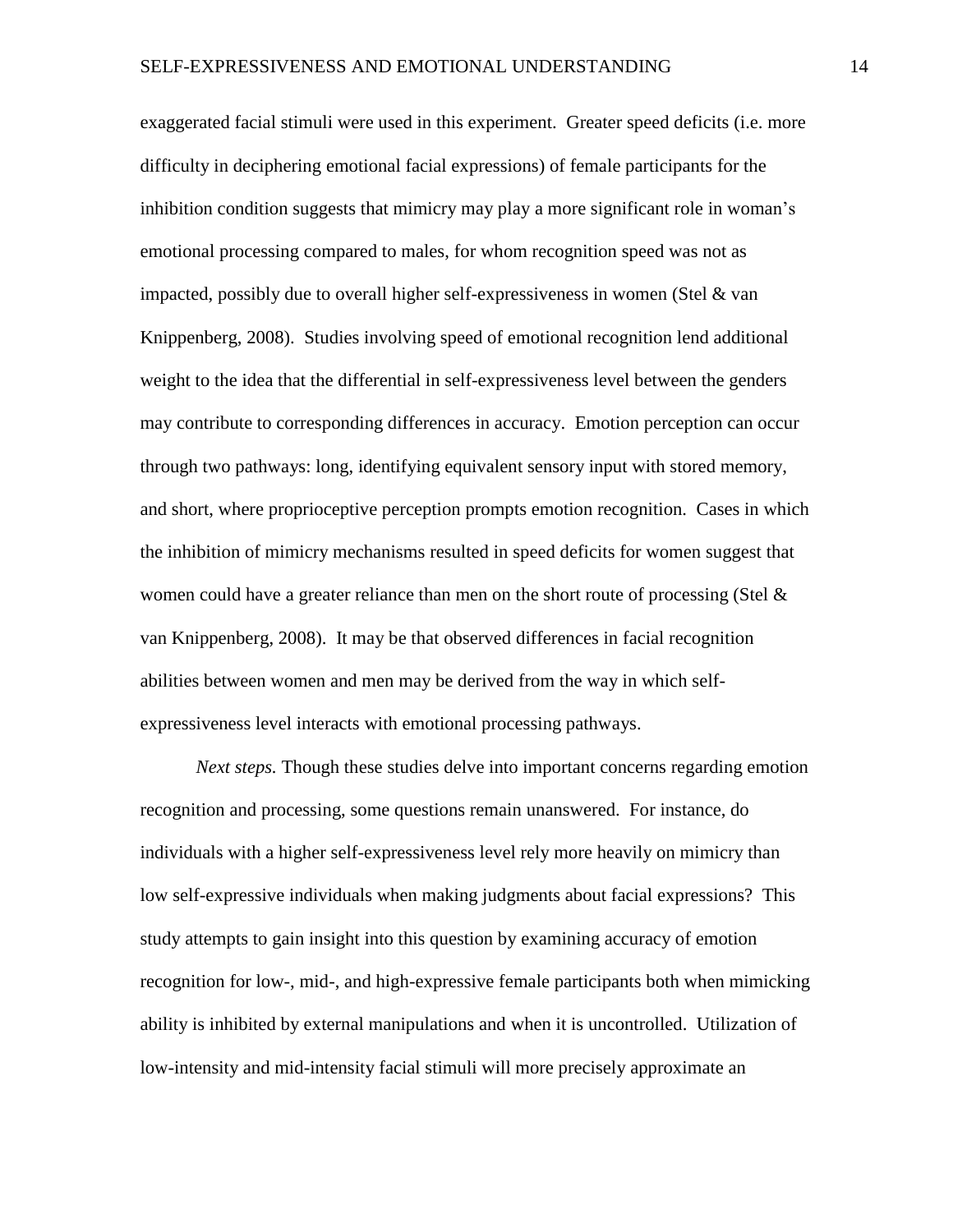everyday decoding context than very high-intensity, prototypical stimuli, and will be used in conjunction with only female participants to emphasize self-expressiveness as a factor which influences ability to recognize emotionality in others. While male patterns of expression accuracy based on self-expressiveness are expected to follow the same general pattern of females, the generally greater range of self-expressiveness in females will be more advantageous in elucidating how variability in this characteristic impacts accuracy of judgments. These characteristic should be investigated in men at a later time. Participants will each view a facial expression stimulus set two times—once when their facial muscles are immobilized and once when facial muscles are uncontrolled. Facial expression stimuli will include low-intensity (40-50% emotional, e.g., 40% intensity indicates 40% emotional expression morphed with 60% neutral facial expression) and mid-intensity stimuli (60-70% emotional). Participants will also answer survey questions which evaluate their level of self-expressiveness. Scoring will indicate high-expressive (top third of scores), mid-expressive (middle third of scores), and low-expressive (bottom third of scores) individuals. These groups will be compared for emotion expression accuracy within the facial muscle immobilization condition (bite condition) and the uncontrolled facial muscle condition (lip condition) for exclusively happy-faced stimuli due to the immobilization condition specifically targeting facial muscles involved in creating and mimicking a happy expression.

*Hypotheses.* Inhibition of facial muscles is expected to decrease the accuracy of higher expressive individuals to a greater degree in comparison with lower expressive individuals for happy-faced stimuli. Higher expressive individuals more extensively use facial muscles in every day expression, and rely on use of those muscles in mimicry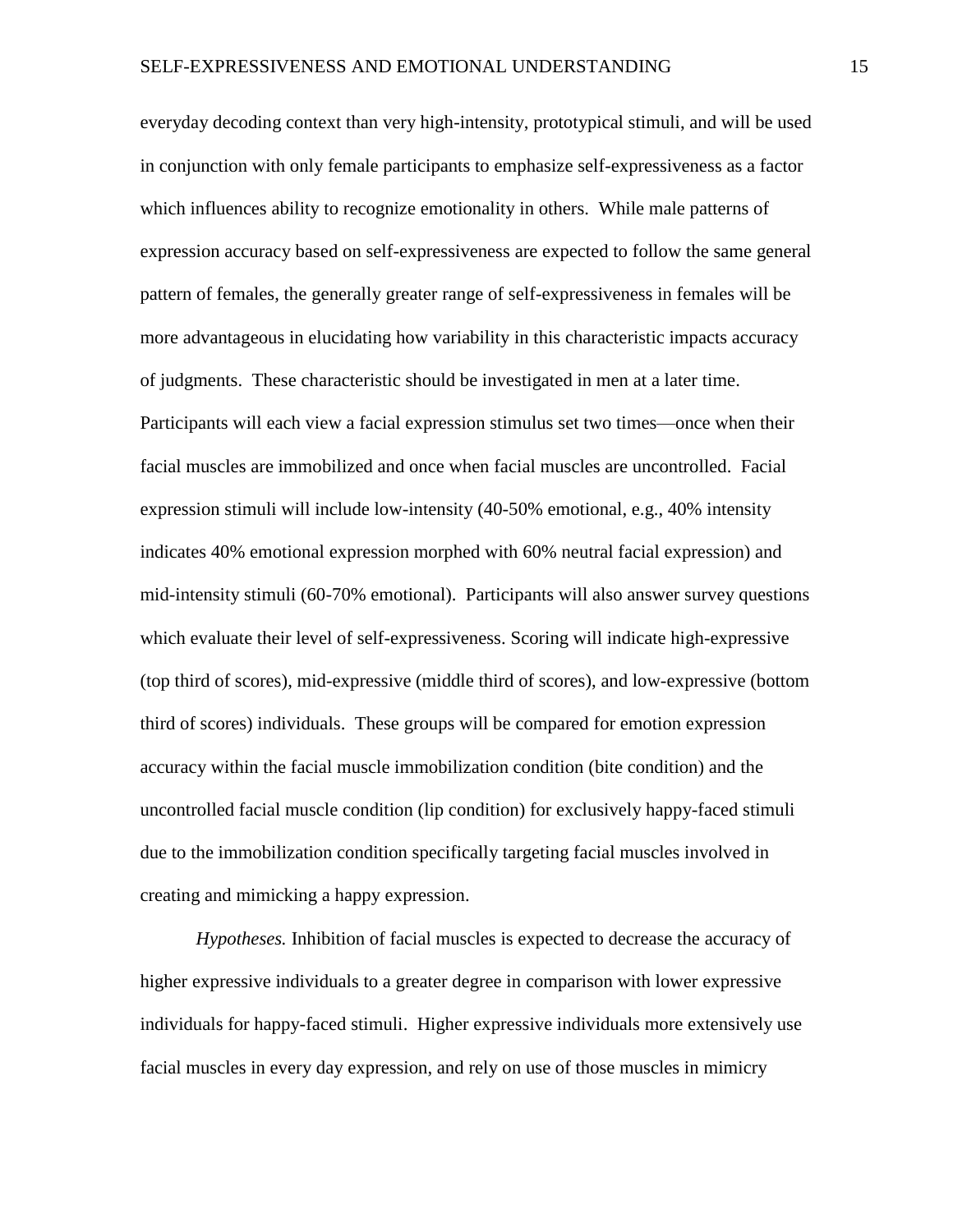processes when making judgments about the emotional facial expressions of others. Therefore, it is hypothesized that higher expressive participants with immobilized facial muscles will show greater deficits in emotional recognition accuracy for low-intensity and mid-intensity happy-faced stimuli than lower expressive participants with immobilized facial muscles. Based on the suggested emotional intensity threshold and previously established greater accuracy of high-expressive individuals compared to lowexpressive individuals, in the uncontrolled condition, it is expected that higher expressive participants will outperform lower expressive participants for low-intensity happy-faced stimuli, but no differences in accuracy will be observed in the mid-intensity category.

## **Method**

## **Subjects**

Participants were 39 female adults, ranging in age from 18 to 22 years old with a mean of 20.4 years. Participant composition was 64.1% Caucasian, 23.1% Asian/Pacific Islander, 10.3% Mixed, and 2.6% African-American. Participants were recruited by flyers placed in or handed out in approved areas of a small, liberal arts women's college and neighboring areas, and/or through an ongoing Facebook event. Compensation for participation was the chance to win one of six \$15 Amazon gift cards in a raffle. All participants were treated within the APA Ethical Principals of Psychologists.

#### **Materials**

*Emotion Identification.* Facial expression stimuli were drawn from the Facial Expression of Emotion: Stimuli and Tests (FEEST, Young, Perrett, Calder, Sprengelmeyer, & Ekman, 2002). Participants were asked to identify the primary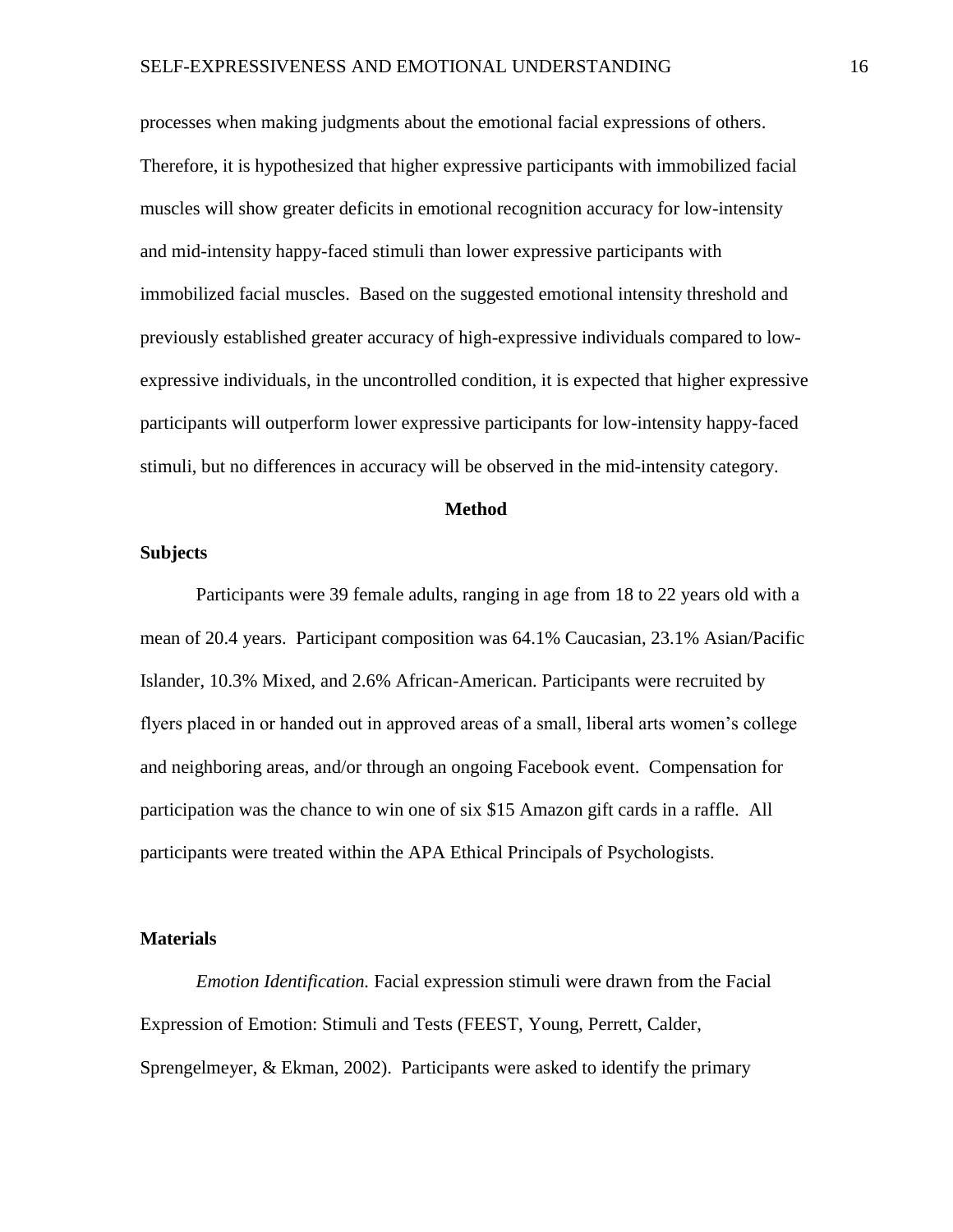emotion displayed in each facial expression as a forced choice among happiness, surprise, fear, sadness, disgust, and anger by writing down the appropriate response. Images varied in emotional intensity level from 40%-70% emotional (e.g., 40% emotional intensity describes an image blended with 40% emotional expression and 60% neutral expression). Images of sad, happy, and fearful expressions were included in the stimulus set, however only responses to happy-faced stimuli were analyzed as the facial muscle manipulation targeted those muscles used in forming a happy expression. A male and a female representation of each of the three expression types at each intensity level were included in the stimulus presentation for a total of 24 images. For example, there were 8 total happy expressions included in the stimulus presentation, with 4 images in each intensity category (low or mid) between both gender representations (See Figure 1).

*Self-Expressiveness.* Level of self-expressiveness was evaluated using the Berkeley Expressivity Questionnaire (BEQ, Gross & John, 1995) (Appendix A). This 16-item scale was designed to measure emotional expressiveness and strength of emotional experience. There were four positive expressiveness items (e.g., "Whenever I feel positive emotions, people can easily see exactly what I am feeling"), six negative expressiveness items (e.g., "It is difficult for me to hide my fear"), and six impulsestrength items (e.g., "I am sometimes unable to hide my feelings even though I would like to"). Responses were given on a scale 7 point scale ("strongly disagree" to "strongly agree") with some items reverse scored. Self-expressiveness will be considered "High" for scores 81 or above, and "Low" for scores 80 and below. Reliability alpha is .85 for BEQ when scoring includes all items, and the scale shows robust construct validity for emotional expressivity (Gross & John, 1995).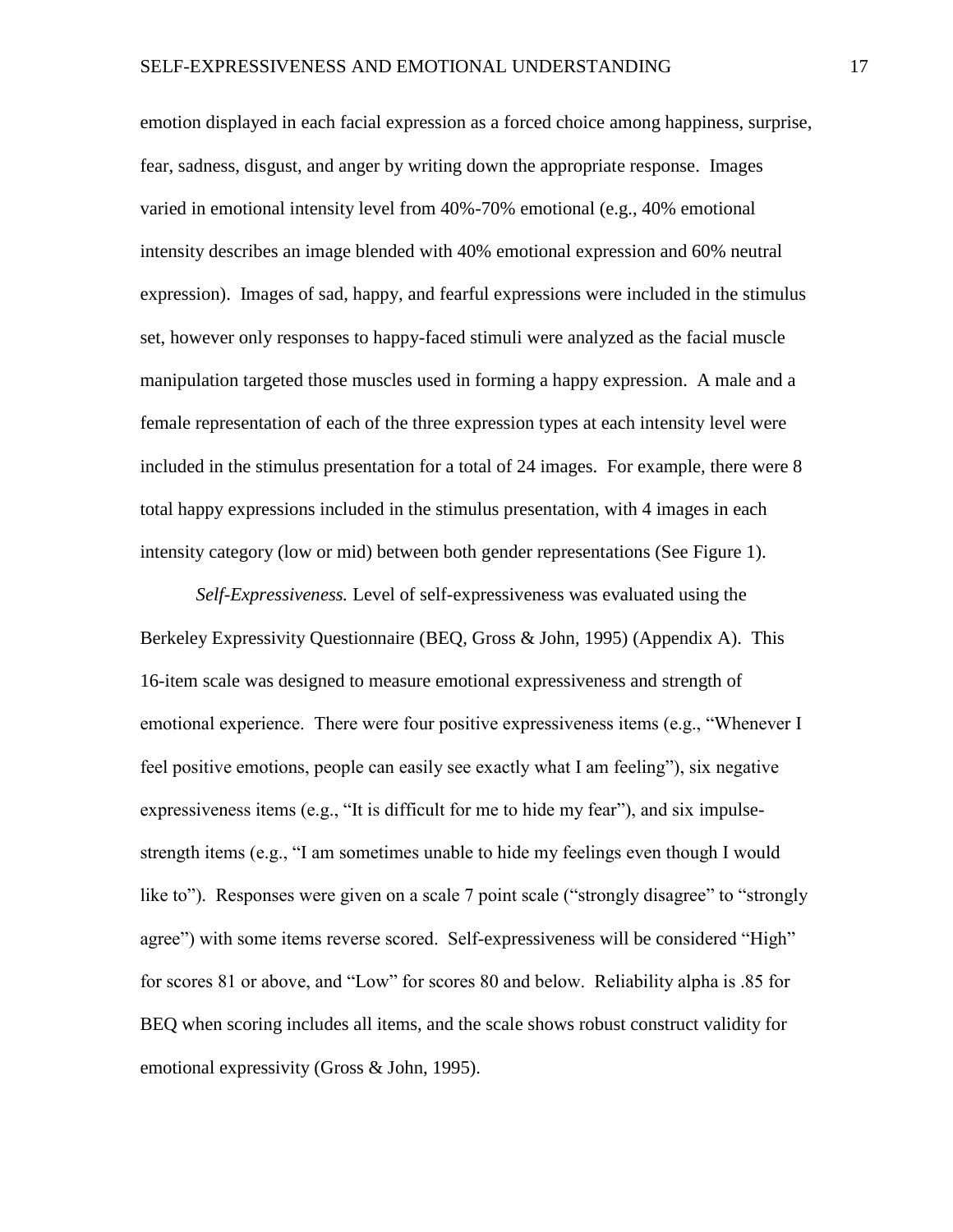

*Figure 1.* Expression intensity levels for happy facial expressions

*Mood.* Current mood was evaluated using the Brief Mood Introspection Scale (BMIS, Mayer & Gaschke, 1988). This 16-item scale asked participants to indicate how accurately a given word or phrase described their current mood. Responses were given from 1 to 4, as "definitely do not feel" to "definitely feel." According to the pleasantunpleasant scoring method, items were scored to determine quality of mood in terms of "pleasantness" by grouping items as pleasant (e.g., "lively, happy, caring") or unpleasant (e.g., "gloomy, jittery, grouchy"). Unpleasant grouped responses were reverse-scored along this scale. A higher score indicates a more pleasant mood. Reliability alphas for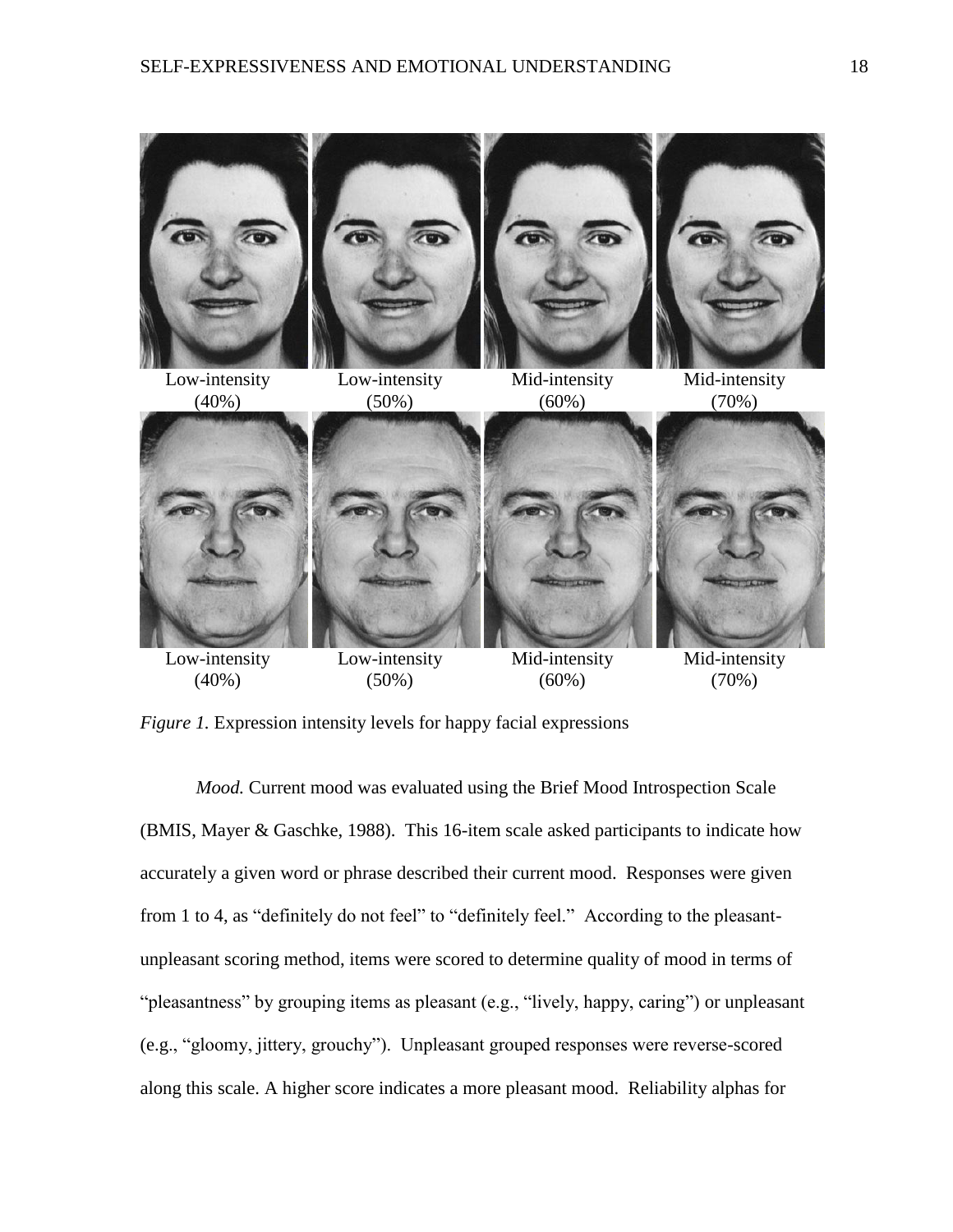each item range from 0.76 to 0.83, and strong construct validity (Mayer & Gaschke, 1988).

#### **Procedure**

Research was conducted in half-hour sessions, with one participant per session. At the beginning of an experiment session, the experimenter described the research procedures to the participant. Upon providing consent, participants completed the emotional identification task. Images varied in intensity, and participants viewed each intensity level 2 times over the course of stimuli presentation. To provide variety within the stimulus set three facial expressions (happy, sad, fearful) were utilized, although only response to happy-faced stimuli were analyzed, and were presented in a randomized order for both expression type and intensity level. Each facial expression appeared for 2 s and participants were allowed up to 10 s to record their response of the primary emotion displayed in each expression. Accuracy of the response was assessed. Responses were recorded by writing the appropriate letters on a sheet of paper, where "SI" indicated surprise, "FE" indicates fear, "HA" indicates happiness, "SA" indicates sad, and "DI" indicates disgust. Between facial expression presentations, a black screen with a centered white "**+**" was visible as an orienting stimulus. Facial expression stimuli were presented on a 12.75 in x 7.25 in computer screen using PowerPoint software.

Each participant viewed 48 faces in total, and rated expressions for expression type for each face using a pen and paper. Participants viewed a set of 24 faces twice, counterbalanced with either the "bite" or "lip" condition occurring first. The bite condition required that the participant hold a pen horizontally in their mouth with their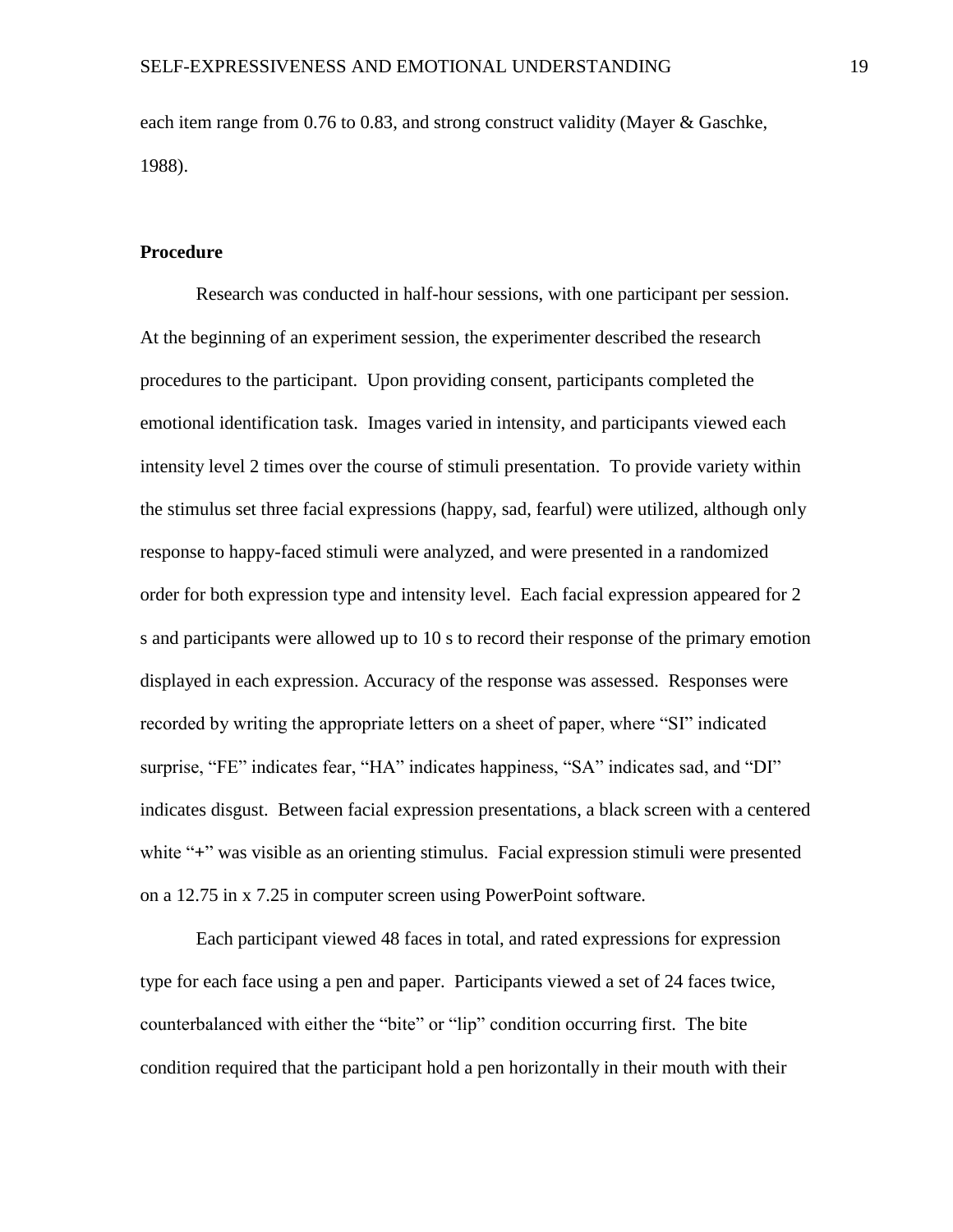teeth and without letting the pen touch their lips, immobilizing their facial muscles and effectively preventing mimicry of happy facial expressions. The lip condition required that participants hold a pen loosely between their lips, without engaging facial muscles, to control for potential task effects in the bite condition while still allowing facial mimicry to occur. Each participant completed six practice trials of the expression rating process before recorded trials began.

Following this task, participants completed a survey evaluating their level of selfexpressiveness, quality of current mood, and gathering relevant demographic information. An online survey tool, SurveyMonkey, was utilized to collect responses to all survey questions. After completing the research tasks, participants were debriefed and thanked.

#### **Analysis**

The data were analyzed with 2 two-way analysis of variances (ANOVAs) to examine the effects of self-expressiveness level and facial muscle manipulation type on recognition accuracy for both low-intensity and mid-intensity happy facial expressions. Self-expressiveness level was classified as either "low," "mid," or "high" based on a cumulative score from the Berkeley Expressivity Questionnaire (BEQ). Groups were created post-data collection, with the high expressive group comprised of the highest third of the scores in the overall data set, the mid expressive comprised of the middle third, and the low expressive group comprised of the lowest third. Primary analysis was for accurate recognition of happy type expressions, with accuracy represented as the percentage of happy stimuli which were incorrectly identified. Self-expressiveness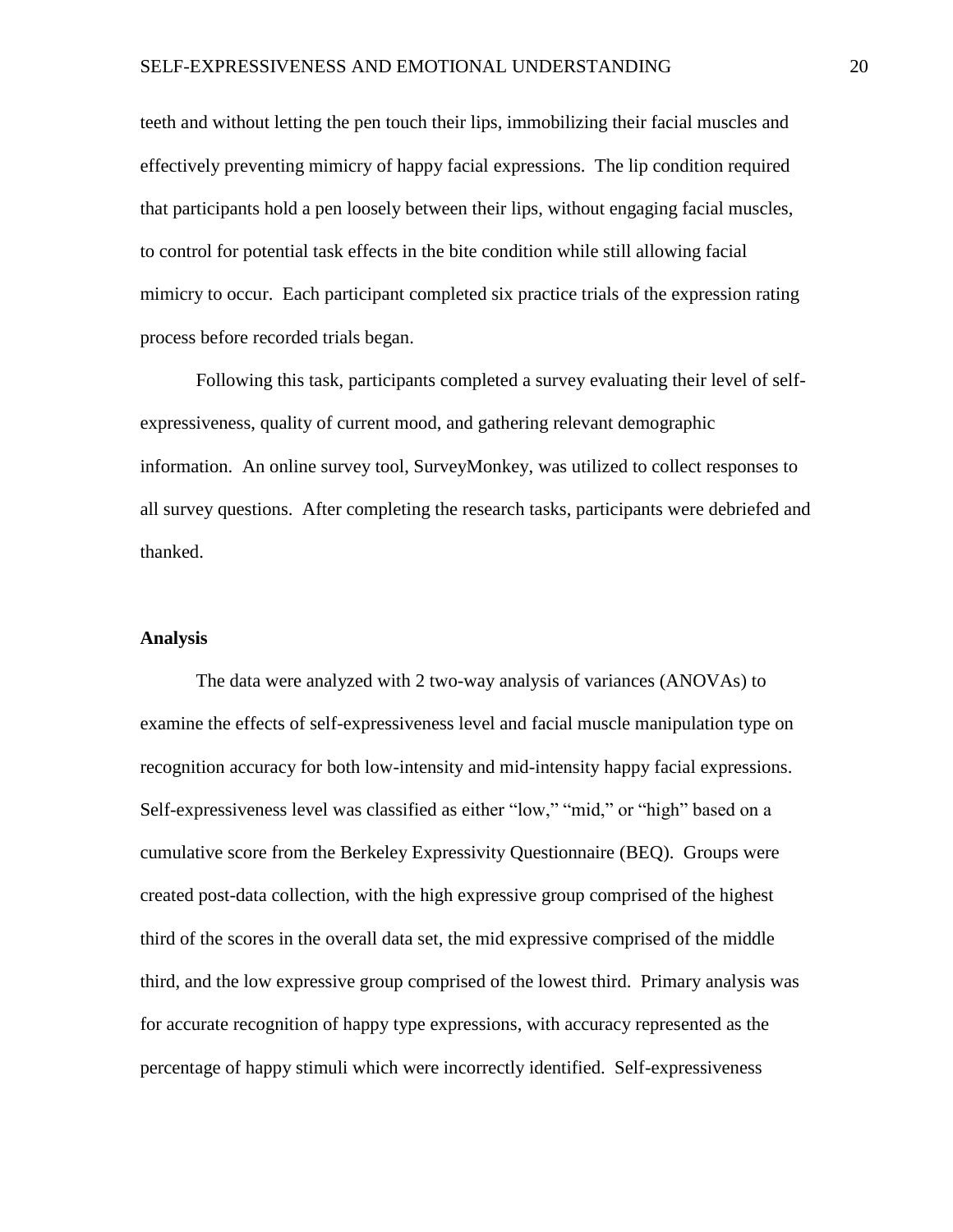groups were compared for current mood using a one-way ANOVA to ensure there were no significant differences.

#### **Results**

Of the 39 women who participated, 13 were included in the low-expressive group (BEQ score of 73.0 or lower), 12 were included in the mid-expressive group (score between 74.0 and 82.0), and 14 were included in the high-expressive group (score of 83.0 or higher). Mean self-expressiveness score was 79.51 (*SD* = 12.113). A one-way ANOVA comparing self-expressiveness groups on reported mood found no significant differences at an alpha level of .05,  $F(2,38) = 0.13$ ,  $p = 0.987$ .

Two two-way ANOVAs were conducted to examine whether self-expressiveness level (low, mid, high) had an effect on recognition accuracy for low-intensity and midintensity happy facial expressions (Table 1) depending on the presence of a facial muscle immobilization (lip, bite). There were outliers in the data set as assessed by inspection of a boxplot for values greater than 1.5 inter-quartile range units from the  $25<sup>th</sup>$  and  $75<sup>th</sup>$ percentiles. Shapiro-Wilk's test determined that recognition accuracy scores were not normally distributed for any of the self-expressiveness groups ( $p < .000$ ). There was only homogeneity of variance for low-intensity stimuli in the bite condition ( $p = .230$ ), as assessed by Levene's test of homogeneity of variances ( $p > .05$ ). For low-intensity and mid-intensity stimuli in the lip condition, and for mid-intensity stimuli in the bite condition, homogeneity of variance was not upheld  $(p < .05)$ . Homogeneity of covariances could not be evaluated by Box's test of equality of covariance matrices because there were fewer than two nonsingular cell covariance matrices. Because ANOVA is relatively robust with respect to violations of its assumptions, the mixed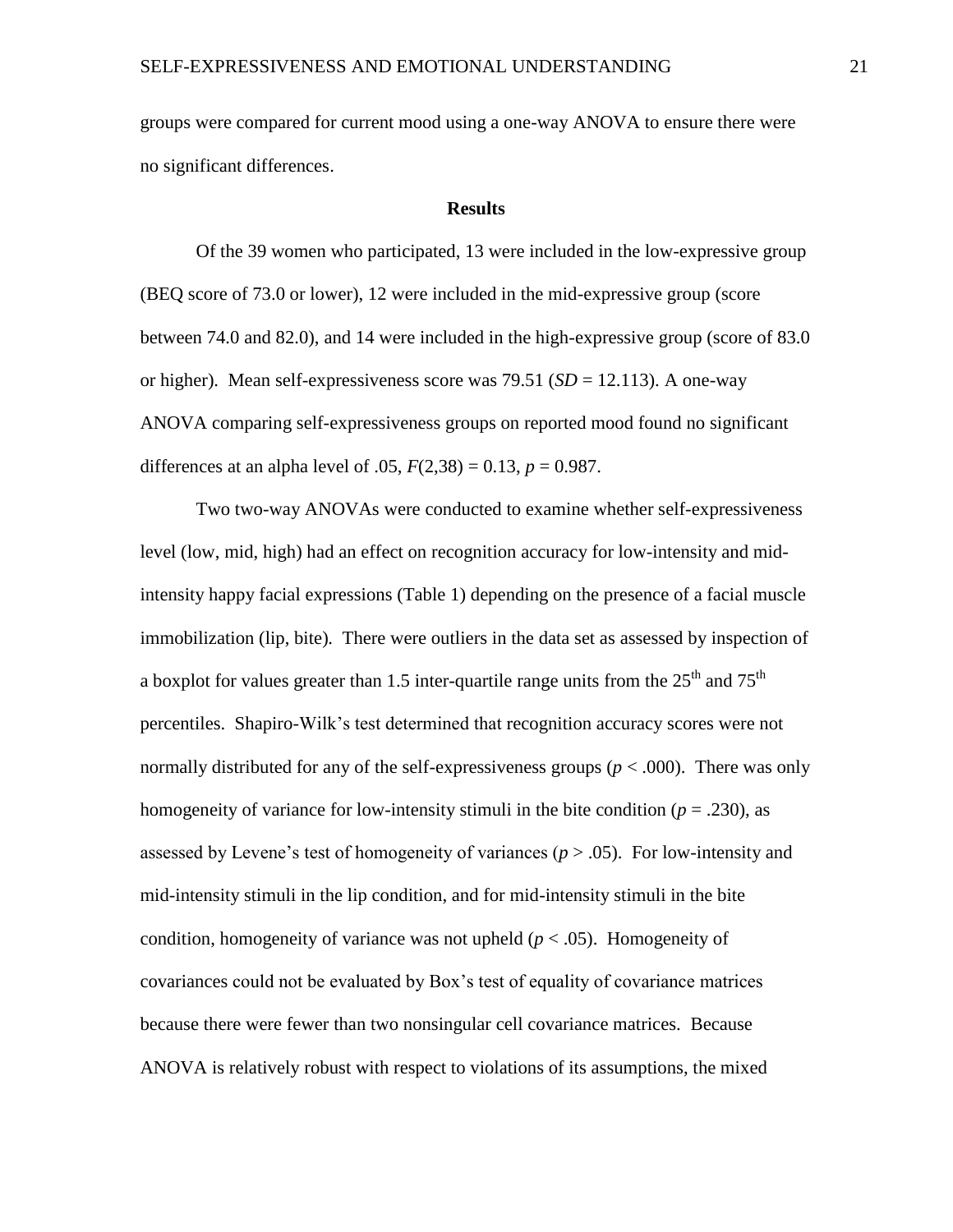ANOVA test was conducted despite the presence of outliers, lack of normality of the data

set, and heterogeneity of variances.

# **Table 1**

Recognition Accuracy Means for Low-Intensity and Mid-Intensity Stimuli by Self-Expressiveness Level

| Manip                 | Stimuli<br>Intensity | Self-Expressiveness Level | <b>Mean Errors</b><br>(% ) | <b>Standard Deviation</b><br>(% ) | N  |
|-----------------------|----------------------|---------------------------|----------------------------|-----------------------------------|----|
| Lip Condition         | Low                  | Low                       | 0.0%                       | 0.0%                              | 13 |
|                       |                      | Mid                       | 2.1%                       | 3.8%                              | 12 |
|                       |                      | High                      | 0.6%                       | 2.2%                              | 14 |
|                       | Mid                  | Low                       | 0.0%                       | 0.0%                              | 13 |
|                       |                      | Mid                       | 1.4%                       | 4.8%                              | 12 |
|                       |                      | High                      | 3.0%                       | 5.3%                              | 14 |
| <b>Bite Condition</b> | Low                  | Low                       | 1.3%                       | 3.1%                              | 13 |
|                       |                      | Mid                       | 1.4%                       | 3.2%                              | 12 |
|                       |                      | High                      | 2.4%                       | 3.9%                              | 14 |
|                       | Mid                  | Low                       | 1.3%                       | 4.6%                              | 13 |
|                       |                      | Mid                       | 0.0%                       | 0.0%                              | 12 |
|                       |                      | High                      | 0.0%                       | 0.0%                              | 14 |

Note: Accuracy is compared here by examining the mean percentage of wrong answers given for happy facial expressions (e.g. for low-intensity stimuli in lip condition, the high self-expressiveness group missed an average of 0.6% faces)

*Low-intensity stimuli.* There was no statistically significant interaction between self-expressiveness level (low, mid, high) and muscle manipulation (lip, bite) for accurate recognition of low-intensity stimuli,  $F(2, 36) = 1.252$ ,  $p = .298$ , partial  $\eta^2 = .065$ . The main effect of facial muscle manipulation (lip, bite) did not show a statistically significant difference in accurate recognition of low-intensity stimuli,  $F(1, 36) = 1.406$ , *p* = .244, partial  $\eta^2$  = .038. The main effect of group showed no statistical difference in recognition accuracy among self-expressiveness levels for low-intensity stimuli, *F*(2, 36)  $= .888, p = .420,$  partial  $\eta^2 = .047$ .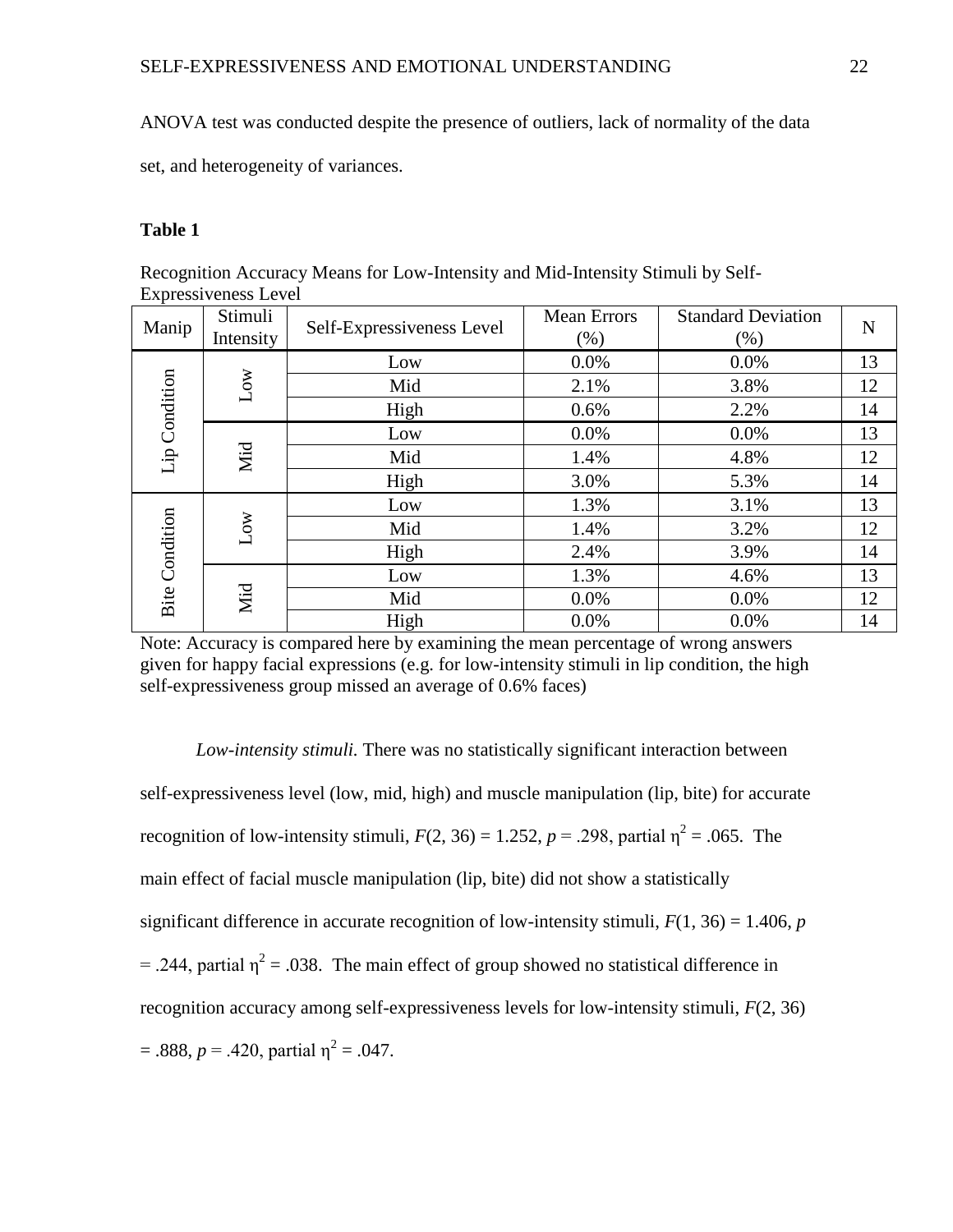*Mid-intensity stimuli.* There was no statistically significant interaction between self-expressiveness level (low, mid, high) and muscle manipulation (lip, bite) for accurate recognition of mid-intensity stimuli,  $F(2, 36) = 2.556$ ,  $p = .092$ , partial  $\eta^2 = .124$ . The main effect of facial muscle manipulation (lip, bite) did not show a statistically significant difference in accurate recognition of mid-intensity stimuli,  $F(1, 36) = 1.692$ , *p* = .202, partial  $\eta^2$  = .045. The main effect of group showed no statistical difference in recognition accuracy among self-expressiveness levels for mid-intensity stimuli, *F*(2, 36)  $= .501, p = .610,$  partial  $\eta^2 = .027$ .

*Overall accuracy in the lip condition.* A Pearson's correlation between selfexpressiveness level and overall accuracy (for combined happy, sad, and fearful facial stimuli) in the lip condition was not found to be statistically significant at an alpha level of .05,  $r(37) = -.080$ ,  $p = .628$ , indicating that the two variables are not related in this sample.

#### **Discussion**

This study attempted to examine differences in an individual's ability to accurately identify facial expressions in another based on the identifier's selfexpressiveness level. Hypotheses were generated in light of the proposed role mimicry processes play in making these judgments, and in conjunction with a higher expressive individual's more extensive use of facial muscles in every day communication compared to lower expressive individuals. There was no significant interaction effect between selfexpressiveness level and facial muscle manipulation for low-intensity stimuli or midintensity stimuli. Similarly, main effects of self-expressiveness level and manipulation type were not found to be significant for either low-intensity or mid-intensity stimuli.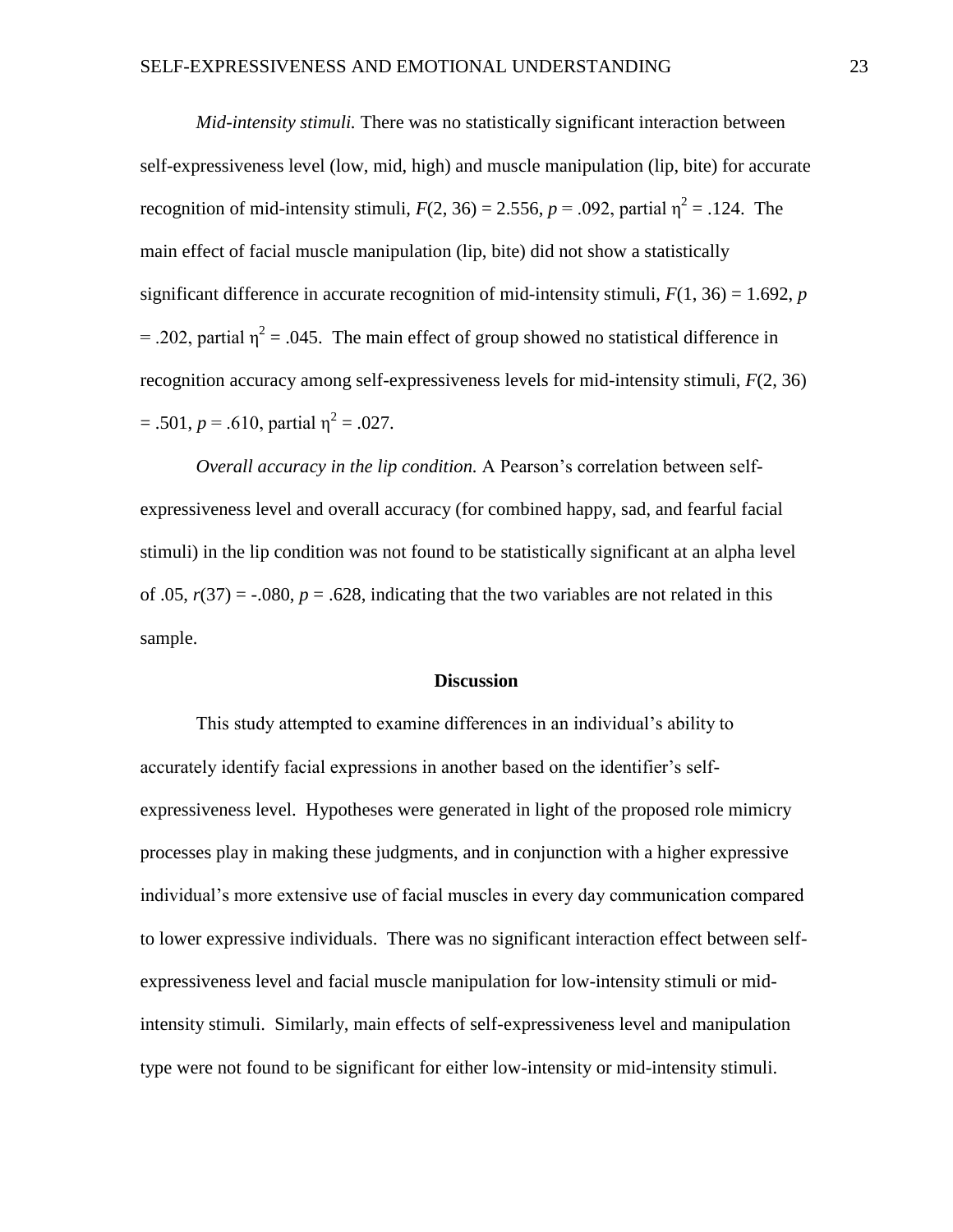Overall, self-expressiveness score and recognition accuracy in the lip condition, an approximation of a daily decoding context, were not found to be significantly related.

One difficulty is the subtle nature of the phenomenon being investigated. Accurately interpreting facial expressions in an everyday context is a vital part of social interaction, and one which is put into daily practice by the average individual. Any group differences in ability to decode expressions are likely to be very small. A relatively small sample size in combination with this small effect size considerably impeded the power to find significance for the tests in question.

While the inclusion of more stimuli in each intensity category (i.e. more than 4 images of each facial type at each intensity level), for example using a greater number of people to create the stimuli, might have counter-acted the low statistical power of this design in each category, such a method was not possible, or feasible. This study was designed to look at how self-expressiveness level and facial muscle manipulation affected ability to accurately recognize happy expressions at specific intensity levels, and therefore required a validated stimulus set of facial expression at appropriate intensity intervals (i.e. 10% increments of emotion intensity morphed with neutral facial expressions). Creation of this kind of stimuli set requires the use of trained actors, morphing software, and rigorous validation before use in widespread research. There is currently only one set of facial stimuli (used in this experiment) that satisfies the requirements for this design, and it only includes photographs for two individuals (one male, one female) where an emotional expression was morphed with a neutral expression at 10% intensity levels. Although one other facial expression data set that fits the appropriate requirements is currently being validated, with the current limitations of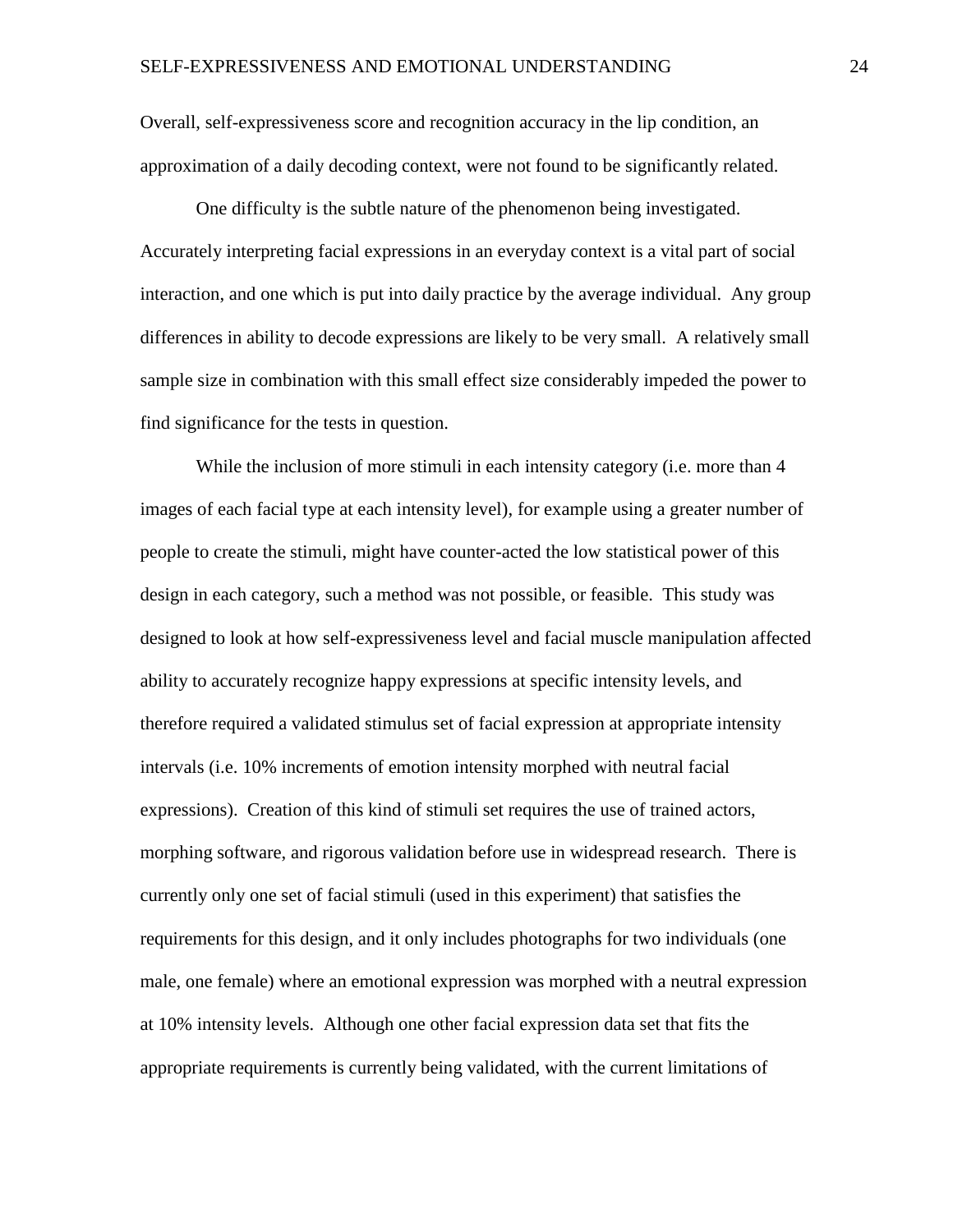available stimuli it was not possible to include more images. Recognition accuracy measures are also more greatly threatened by measurement bias when there are fewer items because any variability in responses has a larger effect on disrupting any trends within the data. Future researchers could utilize morphing software to make their own set of stimulus as needed by their research design.

Despite the benefits that can be gained from including more items in each category, such inclusion should be balanced with time constraints imposed by the design. It may be counterproductive to include more items due to the impractical amount of time that would have been needed for the evaluation task to be accomplished. This is an especially relevant concern for a study using muscle manipulations like the one presented here, where physical fatigue of a clenched jaw in the bite manipulation could negatively affect the quality of data collected.

Even if sample size was increased, trends in mean accuracy were only consistent with hypotheses in the bite condition for low-intensity stimuli. In this condition, accuracy decreased as self-expressiveness level increased ( $M_L = 1.3\%$ ,  $M_M = 1.4\%$ ,  $M_H =$ 2.4%) in accordance with the present theory that inhibition of facial muscles would more greatly impact the recognition accuracy of higher self-expressive individuals due to their greater reliance on using mimicry to make judgments about facial expressions.

In all other conditions, actual trends in accuracy were not in accordance with expected trends. For low-intensity stimuli in the lip condition, the low selfexpressiveness group made no mistakes, although this group was expected to be less accurate than the mid-expressive and high-expressive groups. In fact, low-expressive individuals were the most accurate group in three out of the four possible conditions of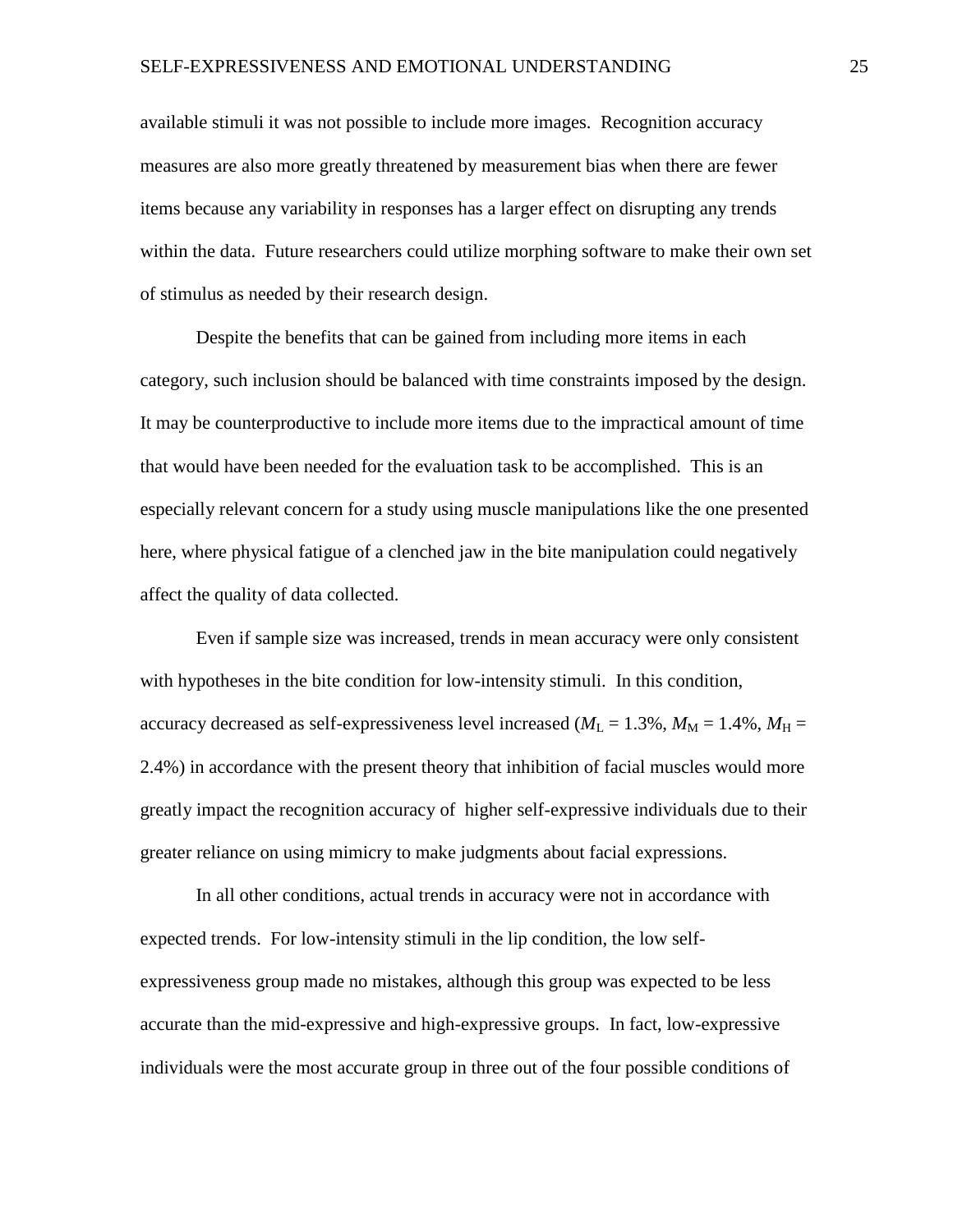the present study. Over time low-expressive individuals may have developed other means of making judgments about facial expressions which circumvents the mimicry pathway, as accurately judging facial expressions is not only a critical skill for social interaction, but also an activity which occurs regularly in daily life.

Self-expressiveness group differences in accuracy for mid-intensity stimuli of the lip condition were not found to be significant as was hypothesized; moreover the differences in the means for this category did not trend as expected. Where it was anticipated that the expected trend of lower self-expressiveness leading to more recognition errors for low-intensity stimuli would also extend to high-intensity stimuli, merely to a lesser, non-significant degree, this was not the case. Instead, higher rates of error were associated with an increase in self-expressiveness level ( $M_H = 3.0\%$ ,  $M_M =$ 1.4%,  $M_L = 0.0\%$ ). At the same time, the high self-expressive group performed worse for mid-intensity stimuli ( $M_H$  = 3.0%) than for low-intensity stimuli ( $M_H$  = 0.6%), further suggesting that intensity level of stimuli does not interact with self-expressiveness level with regard to accuracy in facial expression judgments.

For mid-intensity stimuli in the bite condition, trending means were again contrary to expectations such that the low-expressive group was less accurate  $(M_L =$ 1.3%) than the mid-expressive group ( $M_M$  = 0.0%) and high-expressive group ( $M_H$  = 0.0%). Particularly, the results of the mid-expressive and high-expressive group in this condition, making no judgment errors, as well as the complete accuracy of the lowexpressive group for both low-intensity and mid-intensity stimuli in the lip condition, illustrate the possibility of a floor effect. It may be that the recognition test administered was not challenging enough to reveal true differences in group abilities, therefore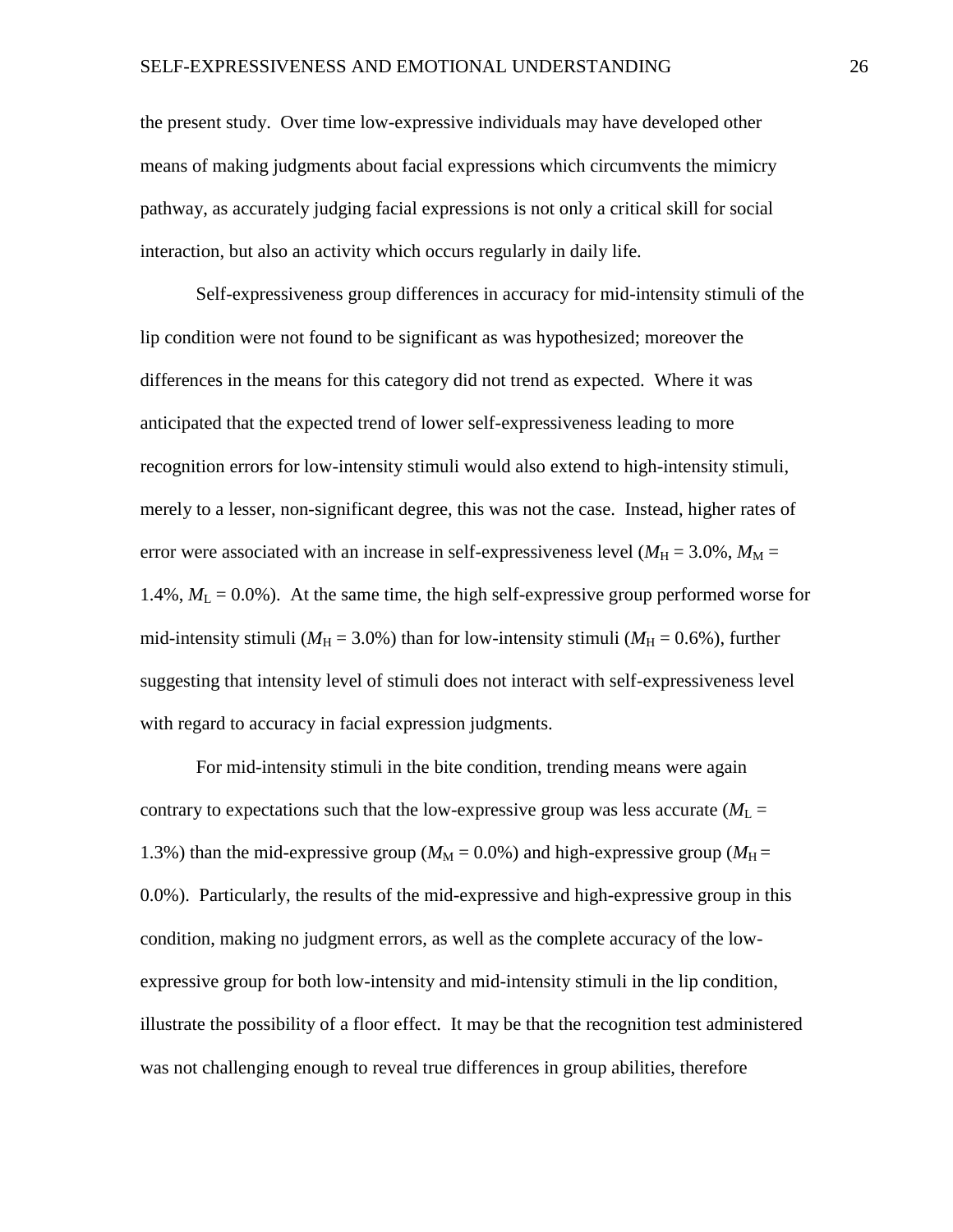inhibiting significance attainment. A more difficult test utilizing facial expression stimuli at even lower intensities would prevent actual recognition ability from being obscured as occurred when 100% accuracy was attained by multiple groups in this experiment. The more challenging test would allow recognition abilities to be evaluated more fully and could reveal greater differences.

Therefore, the relative ease of this test is a likely explanation for the discrepancy between results in previous literature and the present study, namely that a higher level of self-expressiveness did not result in greater accuracy than lower levels of selfexpressiveness when facial muscles were uncontrolled. Previous studies which used a similar procedure for rating emotional expressions and found that relationship between self-expressiveness and accuracy typically involved a shorter appearance of each stimuli that was rated, around 500 ms (Oberman, et al. 2007). This difference in procedure and results may be related, although whether it is the product of a more difficult test or of tapping into a different route of emotional processes is unclear. Utilizing electroencephalogram (EEG) methods would allow a more targeted exploration of immediate and delayed brain activity in response to stimuli presentation.

Participants remarked with surprise when they were told that no "disgust," "anger," or "surprise" faces were included in the stimuli set, and several stated that they included a few of those particular answers in more ambiguous cases because they were concerned that those answer options had not yet been utilized. Other research corroborates this tendency of expectancy bias in a variety of contexts (Kukucka  $\&$ Kassin, 2013; Nickerson 1998; Rusconi, Sacchi, Toscano, & Cherubini, 2012). This potential for bias and the resulting inclusion of inaccurate responses at potentially higher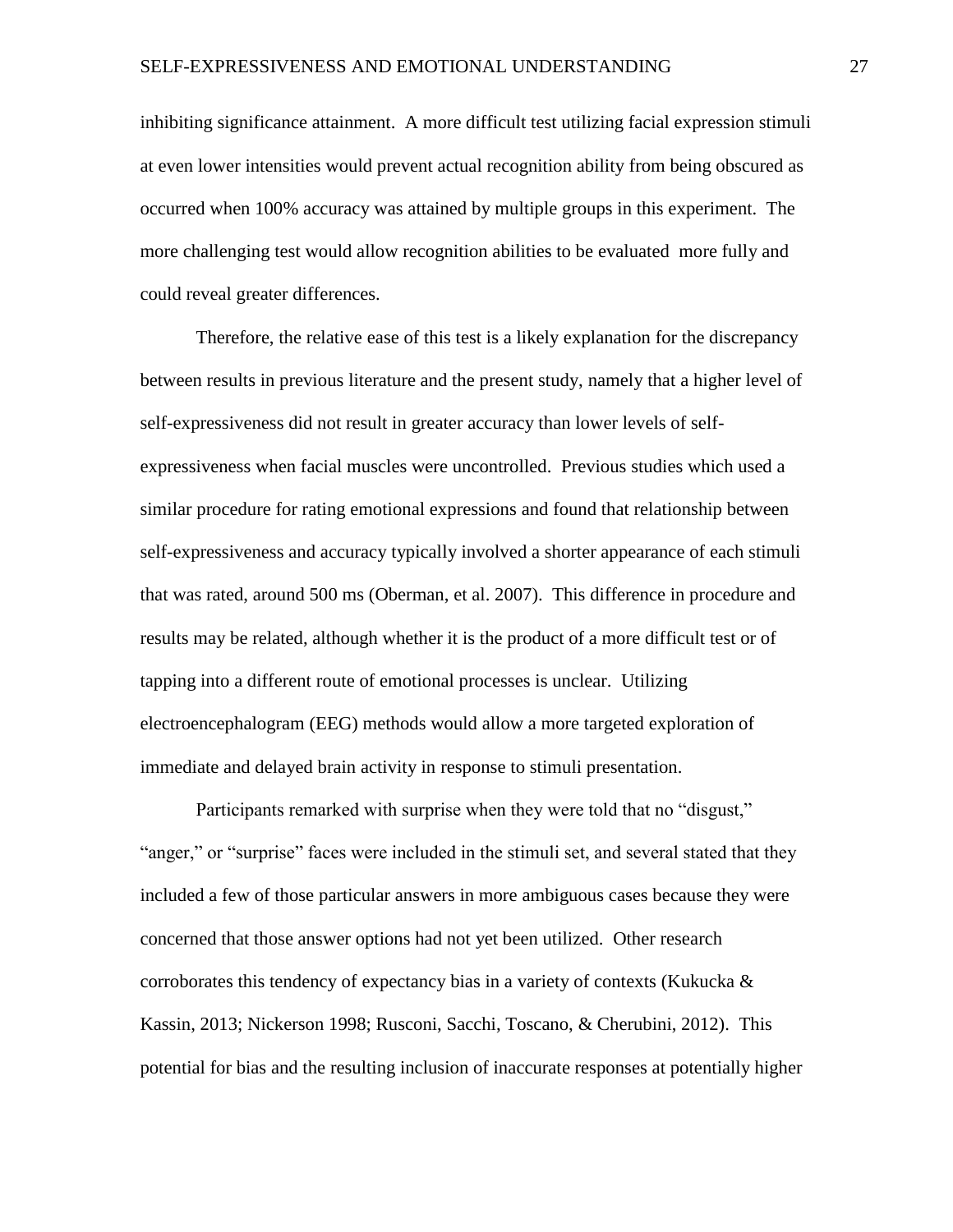rates than would normally occur if those response options were not available, suggests a potentially greater overall recognition inaccuracy for this sample that may have obscured inaccuracies being tested for by this design. Though the incongruence between response options and actual stimuli possibly increased inaccuracies, congruency would likely have resulted in perfect accuracy for at least some conditions. Congruency of response options to stimuli included in the stimulus presentation set is more important when an overall more challenging test is utilized so that the error rates will not be biased due to expectancy effects. These issues highlight the importance of creating a stimulus presentation set that is challenging in a way that does not introduce expectancy bias into the design.

Alternatively, the results may suggest that the role mimicry processes play in recognition of facial expressions may not be as central as previously supposed. Though mean group differences proved to be nonsignificant in the current study, the trends in these differences which contradict previous literature emphasize the need for further, more comprehensive investigation into how mimicry processes, by way of the mirror neuron system (MNS) pathway, contribute to emotional understanding via the short route of emotional processing. Many studies approach emotional processing from embodied and simulationist theory perspective, implicitly favoring this short route with procedures that usually involve mimicry of expressions in order to make judgments about emotional facial stimuli. Another popular theory describes emotional processing via a long route, where sensory input is matched with stored memory. Targeted research examining the ways in which these two emotional processing pathways complement one another may shed light on inconsistencies within each theory.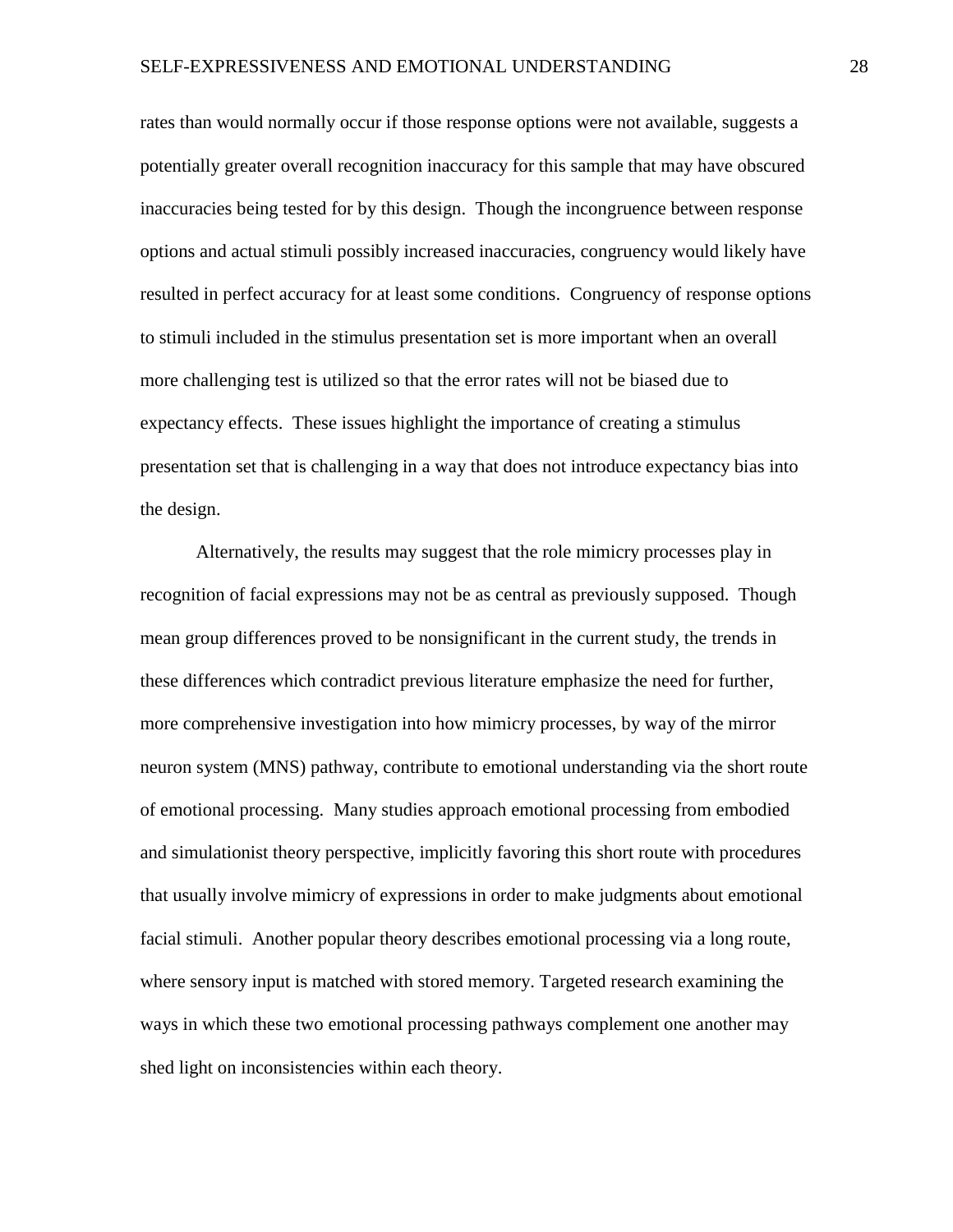Due to restrictions of design, sample size, and relevant resources, this experiment does not provide adequate evidence for conclusions to be drawn. The research questions presented here should be re-evaluated utilizing a larger sample size and a more challenging range of facial stimuli to be rated. Overall, more research is needed to better explicate how individual traits like self-expressiveness contribute to emotional understanding, the circumstances in which long and short route pathways of emotional processing dominate, and the extent of interconnection among mimicry processes and MNS pathways with more traditional emotion processing regions.

## References

- Bogart, K.R., & Matsumoto, D. (2010). Facial mimicry is not necessary to recognize emotion: Facial expression recognition by people with Moebius syndrome. *Social Neuroscience, 5,* 241-251. doi: 10.1080/17470910903395692
- Briton, N.J., & Hall, J.A. (1995). Beliefs about female and male nonverbal communication. *Sex Roles, 32,* 79-90. doi: 10.1007/BF01544758
- Carr, L., Iacoboni, M., Dubeau, M-C., Mazziotta, J.C., & Lenzi, G.L. (2003). Neural mechanisms of empathy in humans: A relay from neural systems for imitation to limbic areas. *Proceedings of the National Academy of Sciences, 100,* 5497-5502. doi: 10.1073/pnas.0935845100
- Chartrand, T.L., & Bargh, J.A. (1999). The chameleon effect: The perception-behavior link and social interaction. *Journal of Personality and Social Psychology, 76,*  893-910. doi: [10.1037/0022-3514.76.6.893](http://psycnet.apa.org/doi/10.1037/0022-3514.76.6.893)
- Condon, W.S., & Ogston, W.D. (1967). A segmentation of behavior. *Journal of Psychiatric Research, 5,* 221-235. doi: 10.1016/0022-3956(67)90004-0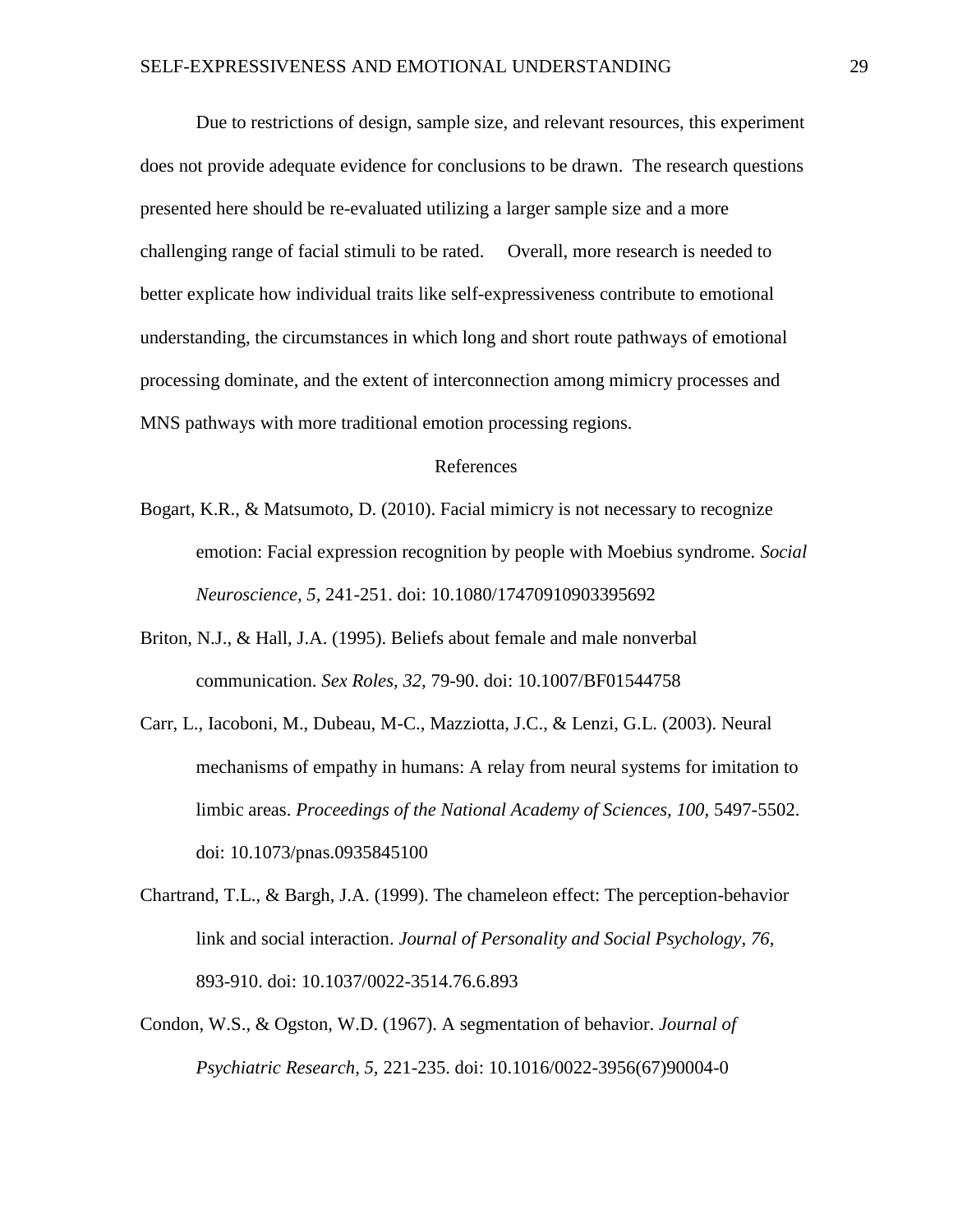- Dapretto, M., Davies, M.S., Pfeifer, J.H., Scott, A.A., Sigman, M., Bookheimer, S.Y., & Iacoboni, M. (2006). Understanding emotions in others: Mirror neuron dysfunction in children with autism spectrum disorders. *Nature Neuroscience, 9,*  28-30. doi: 10.1038/nn1611
- di Pellegrino, G., Fadiga, L., Fogassi, L., Gallese, V., & Rizzolatti, G. (1992). Understanding motor events: A neurophysiological study. *Experimental Brain Research, 91,* 176-180. doi: 10.1007/BF00230027
- Dimberg, U. (1982). Facial reactions to facial expressions. *Psychophysiology, 19,* 643- 647. doi: 10.1111/j.1469-8986.1982.tb02516.x
- Ekman, P., Friesen, W.V., & Ancoli, S. (1980). Facial signs of emotional experience. *Journal of Personality and Social Psychology, 39,* 1125-1134.
- Elfenbein, H.A., & Ambady, N. (2002). On the universality and cultural specificity of emotion recognition: A meta-analysis. *Psychological Bulletin, 128,* 203-235. doi: 10.1037//0033-2909.128.2.203
- Enticott, P.G., Johnston, P.J., Herring, S.E., Hoy, K. E., & Fitzgerald, P.B. (2008). Mirror neuron activation is associated with facial emotion processing. *Neuropsychologica, 46,* 2851-2854. doi: 10.1016/j.neuropsychologia.2008.04.022
- Gallese, V., Fadiga, L., Fogassi, L., & Rizzolatti, G. (1996). Action recognition in the premotor cortex. *Brain, 119,* 593-609. doi: 10.1093/brain/119.2.593
- Goldenberg, G., & Karnath, H-O. (2006). The neural basis of imitation is body part specific. *The Journal of Neuroscience, 26,* 6282-6287. doi: 10.1523/JNEUROSCI.0638-06.2006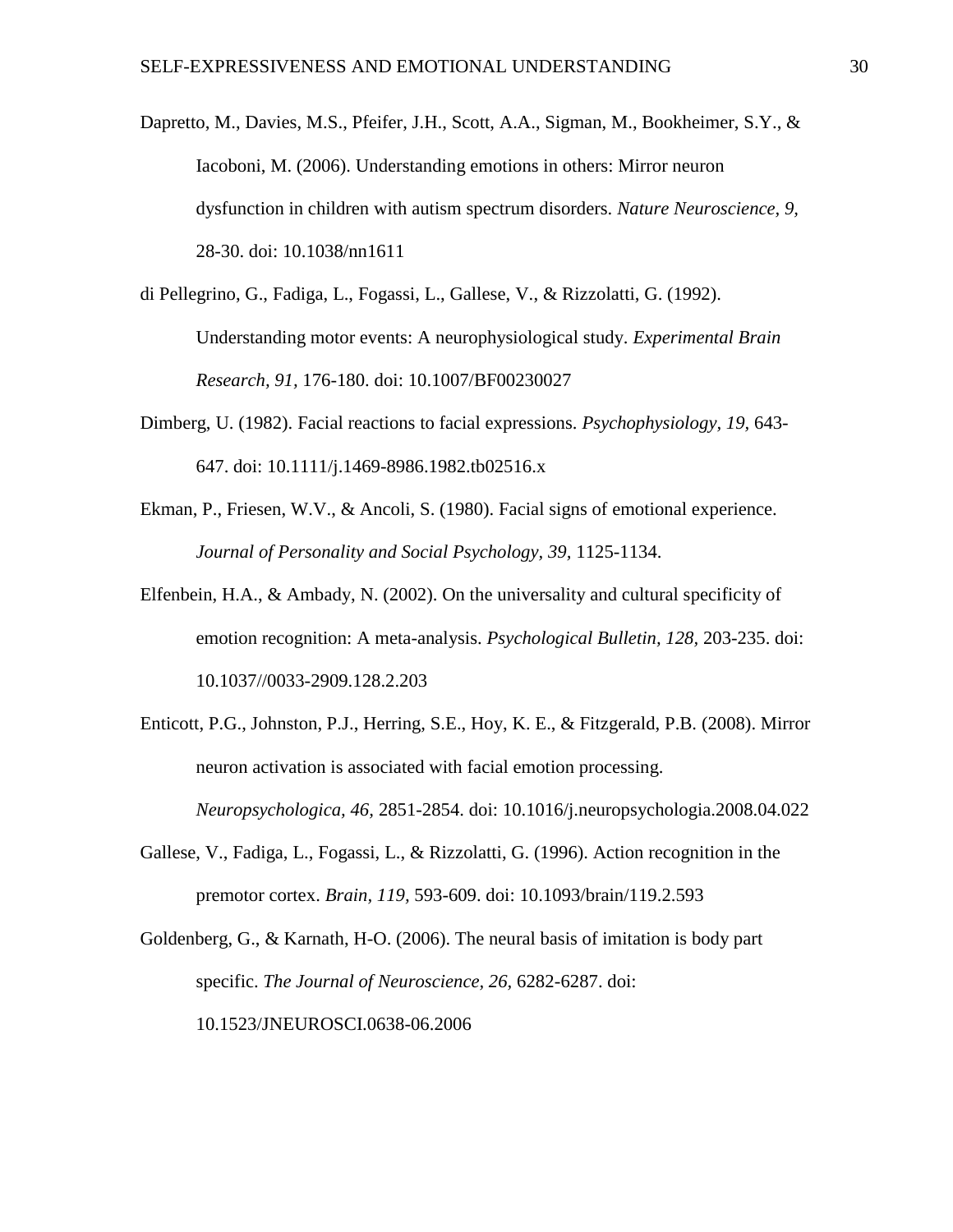- Goldman, A. I., & Sripada, C. S. (2005). Simulationist models of face-based emotion recognition. *Cognition, 94,* 193-213. doi: 10.1016/j.cognition.2004.01.005
- Grimshaw, G.M., Bulman-Fleming, M.B., & Ngo, C. (2004). A signal-detection analysis of sex differences in the perception of emotional faces. *Brain and Cognition, 54,*  248-250. doi: 10.1016/j.bandc.2004.02.029
- Gross, J.J., & John, O.P. (1995). Facets of emotional expressivity: Three self-report factors and their correlates. *Personality and Individual Differences, 19,* 555-568. doi: 10.1037/0022-3514.72.2.435
- Halberstadt, A.G., Dennis, P.A., & Hess, U. (2011). The influence of family expressiveness, individuals' own emotionality, and self-expressiveness on perceptions of others' facial expressions. *Journal of Nonverbal Behavior, 35,* 35- 50. doi: 10.1007/s10919-010-00995
- Hall, J.A. (1978). Gender effects in decoding non-verbal cues. *Psychological Bulletin, 85,*  845-857. doi: 10.1037/0033-2909.85.4.845
- Hall, J.A., & Matsumoto, D. (2004). Gender differences in judgments of multiple emotions from facial expressions. *Emotion, 4,* 201-206. doi: 10.1037/1528- 3542.4.2.201
- Hayes, J.G., & Metts, S. (2008). Managing the expression of emotion. *Western Journal of Communication, 72,* 374-396. doi: 10.1080/10570310802446031
- Hermans, E.J., van Wingen, G., Bos, P.A., Putman, P., & van Honk, J. (2009). Reduced spontaneous facial mimicry in women with autistic traits. *Biological Psychology, 80,* 348-353. doi: 10.1016/j.biopsycho.2008.12.002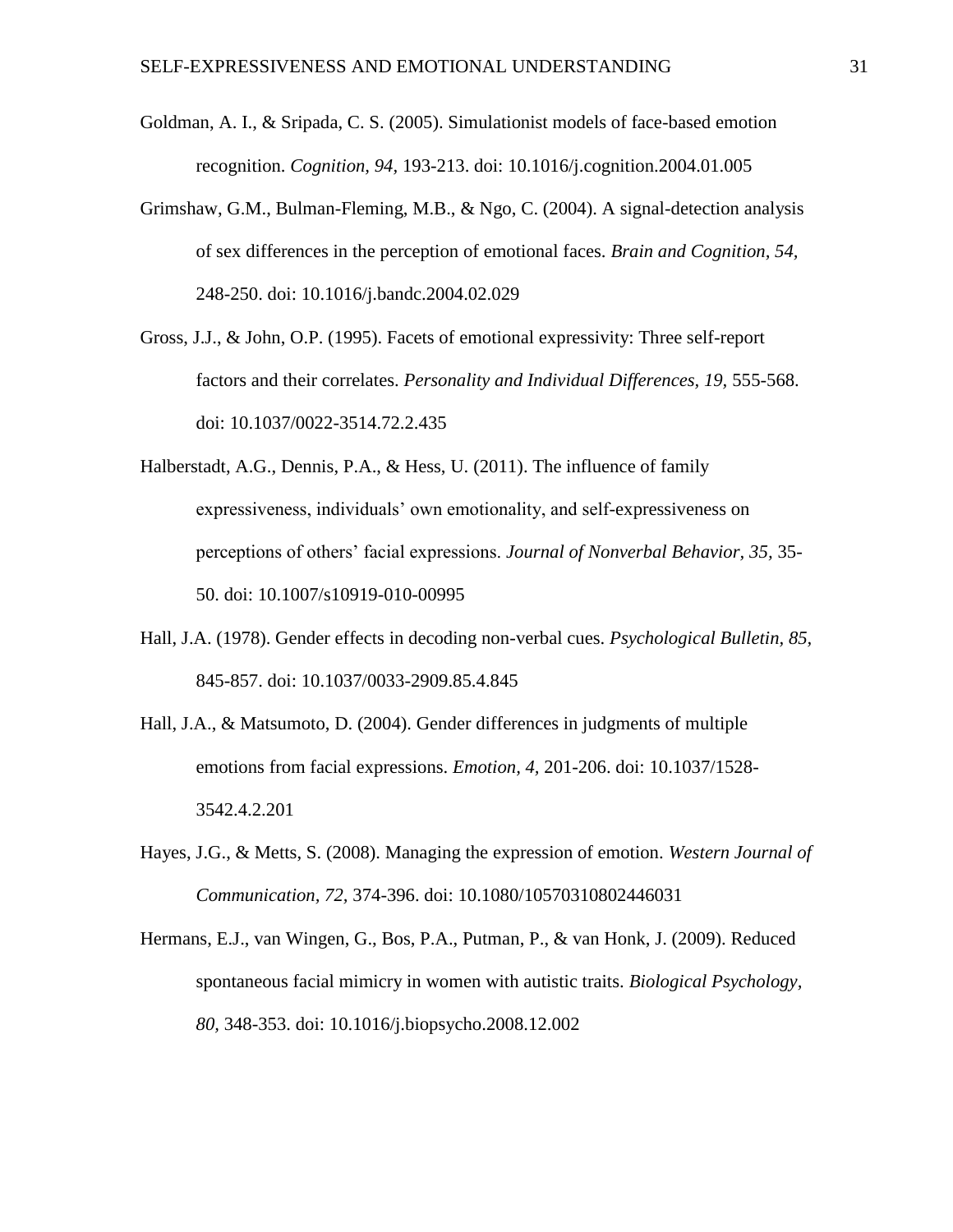Hess, U., Senécal, S., Kirouac, G., Herrera, P., Philippot, P., & Kleck, R.E. (2000). Emotional expressivity in men and women: Stereotypes and self-perceptions. *Cognition and Emotion, 14*, 609-642. doi: 10.1080/02699930050117648

- Hoffman, H., Kessler, H., Eppel, T., Rukavina, S., & Traue, H.C. (2010). Expression intensity, gender and facial emotion recognition: Women recognize only subtle facial emotions better than men. *Acta Psychologica, 135,* 278-283. doi: 10.1016/j.actpsy.2010.07.012
- Iacoboni, M., & Dapretto, M. (2006). The mirror neuron system and the consequences of its dysfunction. *Nature Reviews Neuroscience, 7,* 942-951. doi: 10.1038/nrn2024
- Keltner, D., & Kring, A.M. (1998). Emotion, social function, and psychopathology. *Review of General Psychology, 2,* 320-342. doi: 10.1111/1467-8721.00005
- Kendon, A. (1970). Movement coordination in social interaction: some examples described. *Acta Psychologica, 32,* 101-125. doi: 10.1016/0001-6918(70)90094-6
- Kring, A.M., & Gordon, A.H. (1998). Sex differences in emotion: Expression, experience, and physiology. *Journal of Personality and Social Psychology, 74,*  686-703. doi: 10.1037/0022-3514.74.3.686
- Kukucka, J., & Kassin, S.M. (2013, December 16). Do confessions taint perceptions of handwriting evidence? An empirical test of the forensic confirmation bias. *Law and Human Behavior.* Advance online publication. doi: 10.1037/lhb0000066
- LaFrance, M., Hecht, M.A., & Paluck, E.L. (2003). The contingent smile: A metaanalysis of sex differences in smiling. *Psychological Bulletin, 129,* 305-334. doi: 10.1o37/0033-2909.129.2.305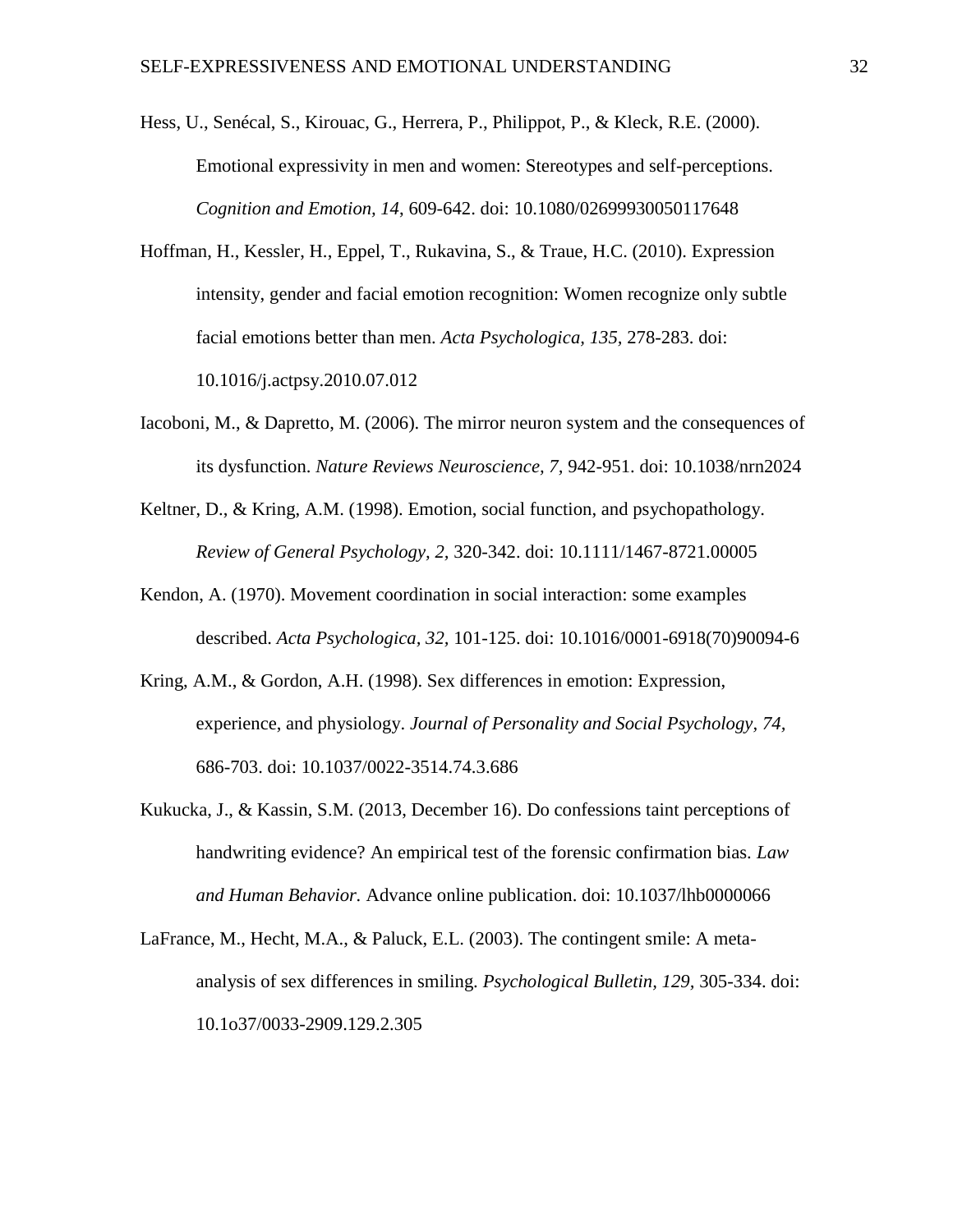- Laird, J.D., Alibozak, T., Davainis, D., Deignan, K., Fontanella, K., Hong, J., Levy, B., & Pacheco, C. (1994). Individual differences in the effects of spontaneous mimicry on emotional contagion. *Motivation and Emotion, 18,* 231-247. doi: 10.1007/BF02254830
- Likowski, K.U., Mühlberger, A., Gerdes, A.B.M., Wieser, M.J., Pauli, P., & Weyers, P. (2012). Facial mimicry and the mirror neuron system: Simultaneous acquisition of facial electromyography and functional magnetic resonance imaging. *Frontiers in Human Neuroscience, 6,* 65-74. doi: 10.3389/fnhum.2012.00214.
- Mayer, J. D., & Gaschke, Y. N. (1988). The experience and meta-experience of mood. *Journal of Personality and Social Psychology, 55*, 102-111. doi: 10.1037/0022- 3514.55.1.102
- McIntosh, D.N., Reichmann-Decker, A., Winkielman, P., & Wilbarger, J.L. (2006). When the social mirror breaks: Deficits in automatic, but not voluntary, mimicry of emotional facial expressions in autism. *Developmental Science, 9,* 295-302. doi: 10.1111/j.1467-7687.2006.00492.x
- McFarland, D.H. (2001). Respiratory markers of conversational interaction. *Journal of Speech, Language, and Hearing Research, 44,* 128-148. doi: 10.1044/1092- 4388(2001/012)
- Montagne, B., Kessels, R.P.C., Frigerio, E., de Haan, E.H.F., & Perrett, D.I. (2005). Sex differences in the perception of affective facial expressions: Do men really lack emotional sensitivity? *Cognitive Processing, 6,* 136-141. doi: 10.1007/s10339- 005-0050-6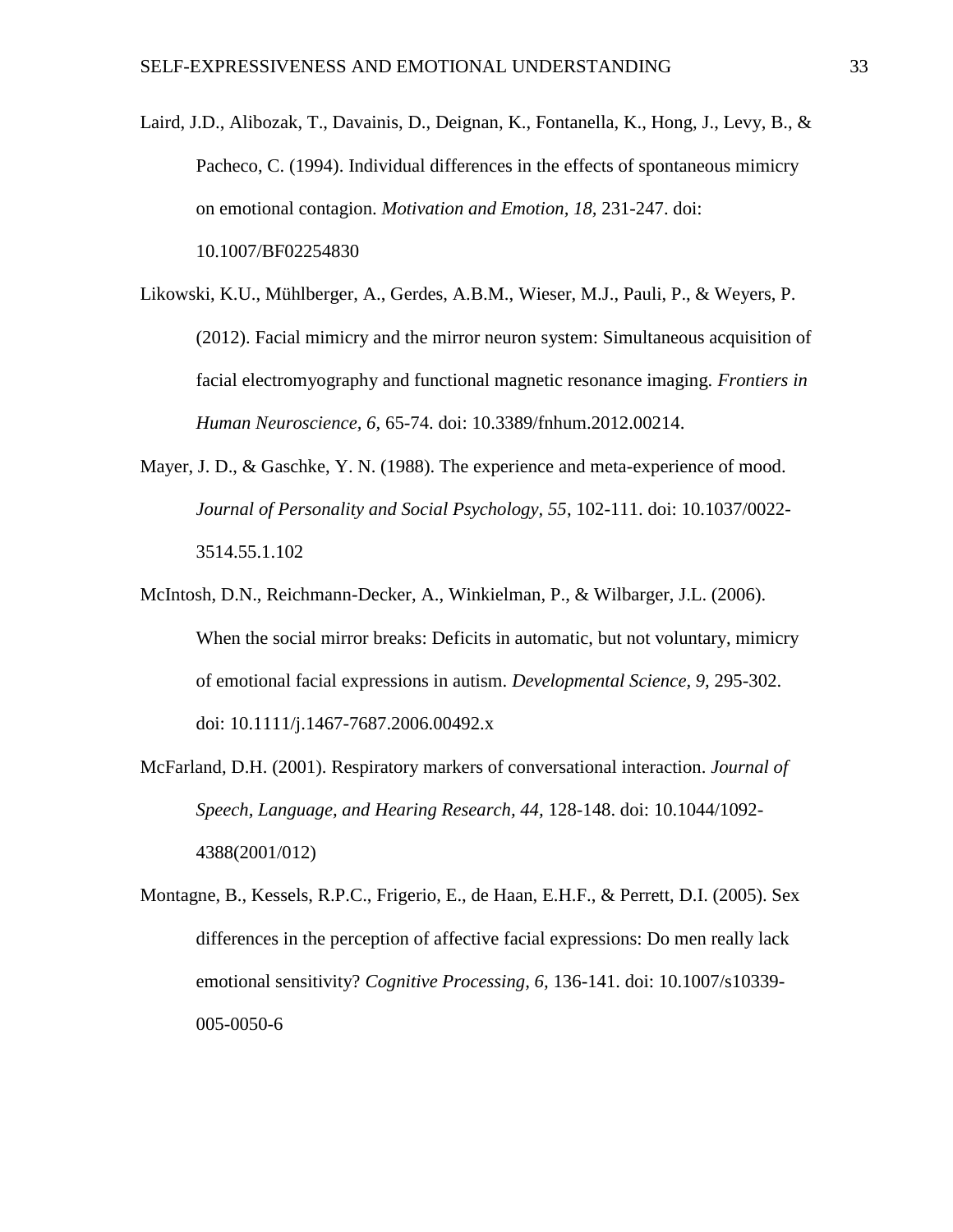- Motley, M., & Camden, C. (1988). Facial expression of emotion: A comparison of posed expressions versus spontaneous expressions in an interpersonal communications setting. *Western Journal of Speech and Communication, 52,* 1-22. doi: 10.1080/10570318809389622
- Neumann, R., & Strack, F. (2000). "Mood contagion": The automatic transfer of mood between persons. *Journal of Personality and Social Psychology, 79,* 211-223. doi: 10.1037//0022-3514.79.2.211
- Nickerson, R.S. (1998). Confirmation bias: A ubiquitous phenomenon in many guises. *Review of General Psychology, 2,* 175-220. doi: 1089-2680/98/\$3.00
- Niedenthal, P.M. (2007). Embodying emotion. *Science, 316,* 1002-1005. doi: 10.1126/science.1136930
- Niedenthal, P.M., Brauer, M., Halberstadt, J.B. & Innes-Ker, A.H. (2001). When did her smile drop? Facial mimicry and the influences of emotional state on the detection of change in emotional expression. *Cognition and Emotion, 15,* 853-864. doi: 10.1080/02699930143000194
- Oberman, L. M., Winkielman, P., & Ramachandran, V.S. (2007). Face to face: Blocking facial mimicry can selectively impair recognition of emotional expressions. *Social Neuroscience, 2,* 167-178. doi:10.1080/17470910701391943

Planalp, S., & Fitness, J. (1999). Thinking/feeling about social and personal relationships. *Journal of Social and Personal Relationships, 16,* 731-750. doi: 10.1177/0265407599166004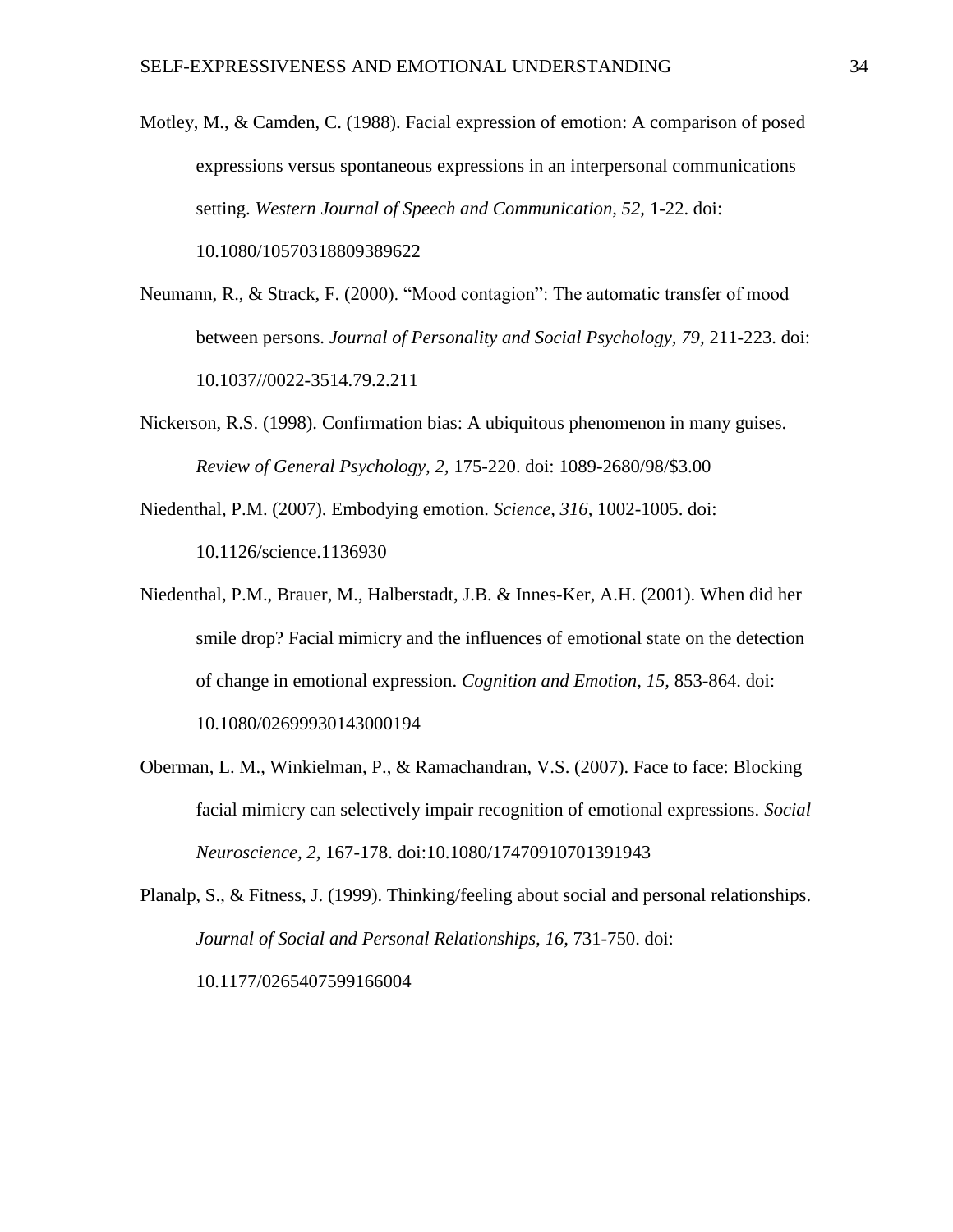- Ponari, M., Conson, M., D'Amico, N.P., Grossi, D., & Trojano, L. (2012). Mapping correspondence between facial mimicry and emotion recognition in healthy subjects. *Emotion, 12,* 1398-1403. doi: 10.1037/a0028588
- Rahman, Q., Wilson, G.D., & Abrahams, S. (2004). Sex, sexual orientation, and identification of positive and negative facial affect. *Brain and Cognition, 54,* 179- 185. doi: 10.1016/j.bandc.2004.01.002
- Reed, C.L., & Farah, M.J. (1995). The psychological reality of the body schema: A test with normal participants. *Journal of Experimental Psychology: Human Perception and Performance, 21,* 334-343. doi: 10.1037/0096-1523.21.2.334
- Rusconi, R., Sacchi, S., Toscano, A., & Cherubini, P. (2012). Confirming expectations in asymmetric and symmetric social hypothesis testing. *Experimental Psychology, 59,* 243-250. doi: 10.1027/1618-3169/a000149
- Schneider, K.G., Hempel, R.J., & Lynch, T.R. (2013). That 'poker face' just might lose you the game! The impact of expressive suppression and mimicry on sensitivity to facial expressions of emotion. *Emotion, 13,* 852-866. doi: 10.1037/a0032847
- Stel, M., & van Knippenberg, A. (2008). The role of facial mimicry in the recognition of affect. *Psychological Science, 19,* 984-985. doi: 10.1111/j.1467- 9280.2008.02188.x
- Tucker, M., & Ellis, R. (1998). On the relations between seen objects and components of potential actions. *Journal of Experimental Psychology: Human Perception and Performance, 24,* 830-846. doi: 10.1037/0096-1523.24.3.830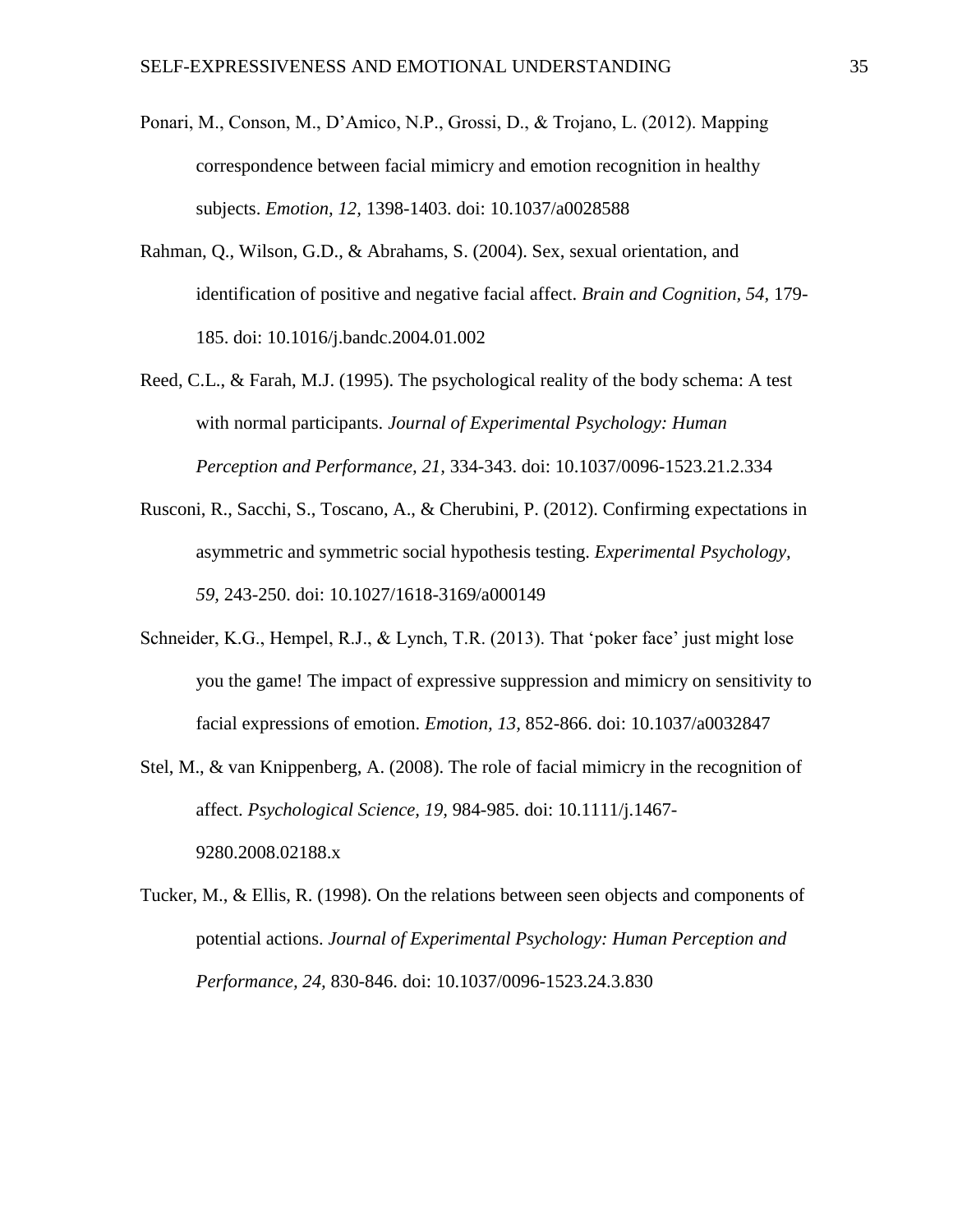- van der Gaag, C., Minderaa, R.B., & Keysers, C. (2007). Facial expressions: What the mirror neuron system can and cannot tell us. *Social Neuroscience, 2,* 179-222. doi: 10.1080/17470910701376878
- Young, A., Perrett, D., Calder, A., Sprengelmeyer, R., & Ekman, P. (2002). Facial Expression of Emotion: Stimuli and Tests (FEEST). [Slides]. Retrieved from [http://pearsonassessmentsupport.com/support/index.php?View=entry&EntryID=8](http://pearsonassessmentsupport.com/support/index.php?View=entry&EntryID=825) [25](http://pearsonassessmentsupport.com/support/index.php?View=entry&EntryID=825)